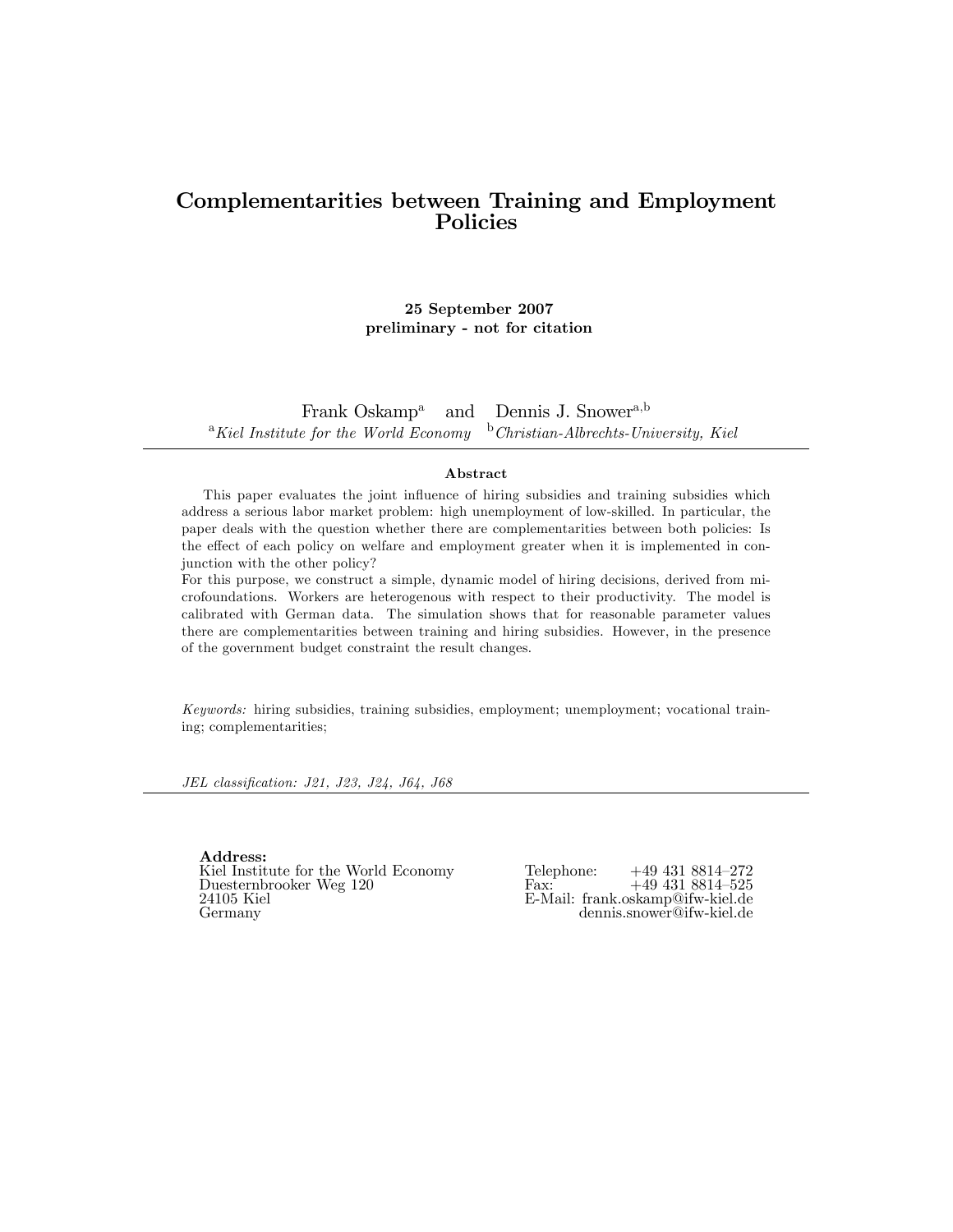# 1 Introduction $1$

Most OECD countries have implemented policies to encourage both employment and training. To varying degrees, both policies serve similar purposes, namely, to improve the employment and income perspectives, particularly for low-skilled workers. This paper deals with the question whether there are complementarities between both policies: Is the effect of each policy on welfare and on employment greater when it is implemented in conjunction with the other policy? Given the existence of complementarities we answer the question on what institutional and policy feature of the economy the size of complementarities depends. We focus on specific policies: hiring subsidies<sup>2</sup> and training subsidies.

One possible channel whereby both policies are complementary is the following: hiring subsidies facilitate the transition from vocational training to work. They increase the probability that an apprentice continues working in the firm as a medium-skilled employee after having finished vocational training successfully. Thereby, hiring subsidies improve the effectiveness of training policies, since the higher probability will amplify the positive impact of training subsidies. Moreover, hiring subsidies indirectly increase the number of people being hired as apprentices. This broadens the target group for training subsidies. However, both policies might be substitutes as both subsidies reduce low-skilled employment and unemployment and increase medium-skilled employment. They only differ with respect to the transition they are targeted at. Whereas training subsidies aim at increasing the number of people being in vocational training (Örst transition), hiring subsidies aim at increasing the hiring of successful apprentices as medium-skilled employees (second transition).

Our analysis tackles these issues by presenting a model of the labor market that is rich enough to capture the various groups of workers relevant to these alternative policy options, while at the same time being simple enough to generate straight-forward, intuitively transparent, policy guidelines. This paper presents a macro model that allows us to identify and qualify each effect being associated with the subsidies. To make our analysis expressly relevant to the decisions that policy makers commonly face in practice, we do not follow the mainstream practice of deriving policies as first-best responses to labor market failures. Instead, the model takes a variety of common labor market imperfections – such as wage bargaining, hiring and separation costs as well as imperfections related to the tax and transfer system  $-$  as given. Based on this framework, we examine the second-best response. Thus, we assume, as policy makers often do, that the institutions underlying these imperfections can be changed only gradually and with considerable delay; therefore we argue that it is useful to examine the effectiveness of the different policies while these institutions are in place.

We calibrate the model for the German labor market, which is especially characterized by a high unemployment of the low-skilled people. Moreover, the transition to training and from training to work has become more difficult in recent years.

This paper is organized as follows. Section 2 provides the underlying ideas and the relation to the literature. Section 3 presents the theoretical model of the labor market. In section 4, we solve a simplified model analytically in order to give the underlying intuition. In section 5 we calibrate the model and discuss the numerical results, we start with the simplified version of the

<sup>&</sup>lt;sup>1</sup>We thank Alessio Brown, Wolfgang Lechthaler and Christian Merkl for valuable comments. Besides, we are very grateful to Markus Hummel (IAB) and Jessica Erbe (BIBB) for providing us data and valuable information.

<sup>2</sup> Sometimes, "hiring subsidies" are also called "employment subsidies" or "employment vouchers" and are implemented through a wide variety of policy instruments, such as tax breaks, grants, and so on. As they all - given that they are awarded only for a limited period of time - have analogous effects on labour market activities and government budgetary outlays, this paper groups them together under the broad heading of "hiring subsidies".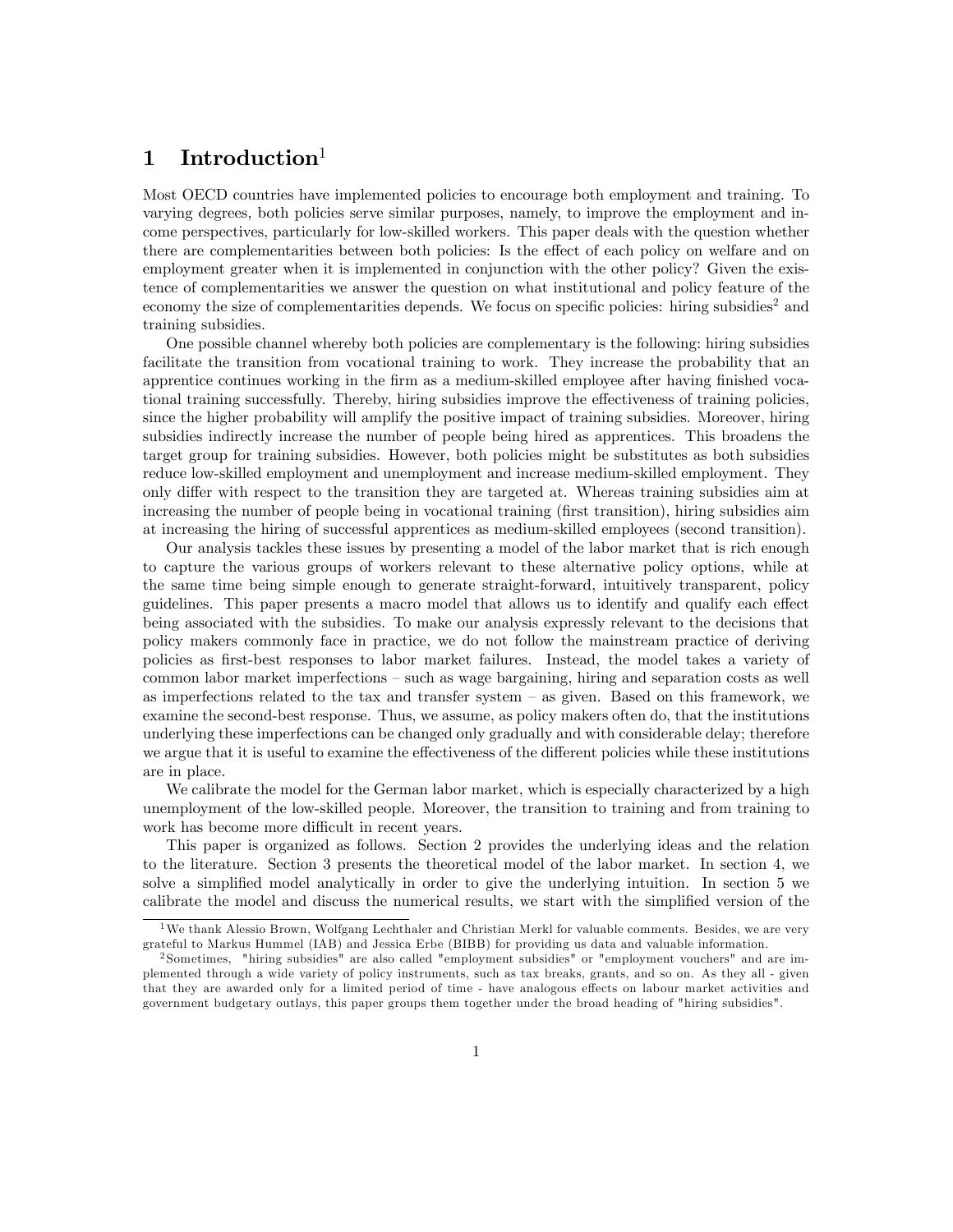model and enlarge it gradually. Finally, section 6 concludes. The main message of the paper is that for reasonable parameter values there are complementarities between training subsidies and hiring subsidies. However, in the presence of the government budget constraint this is with respect to welfare no longer the case.

# 2 Underlying ideas and relation to the literature

Our study is related to a variety of previous studies analyzing the impact and optimal design of employment subsidies, both, theoretically and empirically. The initial work was done by Pigou  $(1933)$  and Kaldor  $(1936).$ <sup>3</sup> Frequently, the Mortensen's and Pissarides'  $(1994)$  search and matching framework has been used to analyze connections between the labor market and the education sector (see e.g. Charlot et al.  $(2005)$ ) or the effect of employment subsidies (see e.g. Boone and van Ours (2004), Bovenberg et al. (2000), Cardullo and van der Linden (2006), Mortensen and Pissarides (2003), Pierrard (2005), and Vereshchagina (2002)). However, the matching technology - describing the relation between the input and output of the matching process - is assumed to be stable through time. This assumption is admissible provided that the matching technology can be considered independent of the input and output of the matching process. However, very often a negative time trend is found when estimating search and matching functions (see Blanchard and Diamond (1989) for the United States, and Fahr and Sunde (2001, 2004) for Germany), thus casting doubt on the stability through time.<sup>4</sup> It is admissible to use the matching function to analyze labor market policies, provided that these policies have no significant influence on the matching process itself. However, we do not see a rationale why active labor market policies should not affect the matching process. To prevent running afoul of the Lucas Critique, we do not take the aforementioned shortcut of assuming a policy-invariant matching function. Instead, we derive the policy effects in a microfounded way from the intertemporal maximization of economic agents and we model their incentives explicitly. We give special emphasis to the firm side in our model since labor demand, especially with respect to the low-skilled labor force, is the short side of the market in economies with high unemployment. The household side comes into play through the wage formation.

Many theoretical analyses are static and thus suffer from the serious drawback that they capture only short-run impact of employment policy.<sup>5</sup> There are, however, good theoretical and empirical reasons to believe that longer-run effects are important, often more important than the short-run  $\text{effects.}^6$  In this context, our study differs from the literature, as we explicitly capture the dynamic effects of subsidies by specifying the transition rates between employment, unemployment and training as a function of the hiring incentives of the Örm

The existing dynamic frameworks for evaluating subsidies are mainly deterministic and not well suited to analyze the impact of the policy. Mortensen and Pissarides (2003) explore the effects of

<sup>3</sup>For a survey of the empirical literature, see for example Katz (1998). For US evidence, see Woodbury and Spiegelman (1987) and O'Leary et al. (2006). For international evidence, see for example N.E.R.A. (1995), and for British evidence, see Bell et al. (1999). As follows, we focus on theoretical papers and the calibration thereof.

<sup>4</sup> Besides, many empirical studies reject the hypothesis of constant returns to scale (e.g. Warren (1996) for the United States, Fahr and Sunde (2001) for Germany). The number of matches (M) is a function of unemployment and vacancies  $(M = f(U, V))$ , typically specified in Cobb Douglas form  $(M = U^{\alpha}V^{\beta})$ . If  $\alpha + \beta$  do not sum up to 1, the results are input dependent.

 ${}^{5}\mathrm{See},$  e.g., Layard et al. (1991), pp. 490-492, and Snower (1994).

 $60rssag$  and Snower (2000) show that the dynamic, long-run effects of employment subsidies, once the associated lagged adjustment processes have worked themselves out, differ from what may be expected in the short run.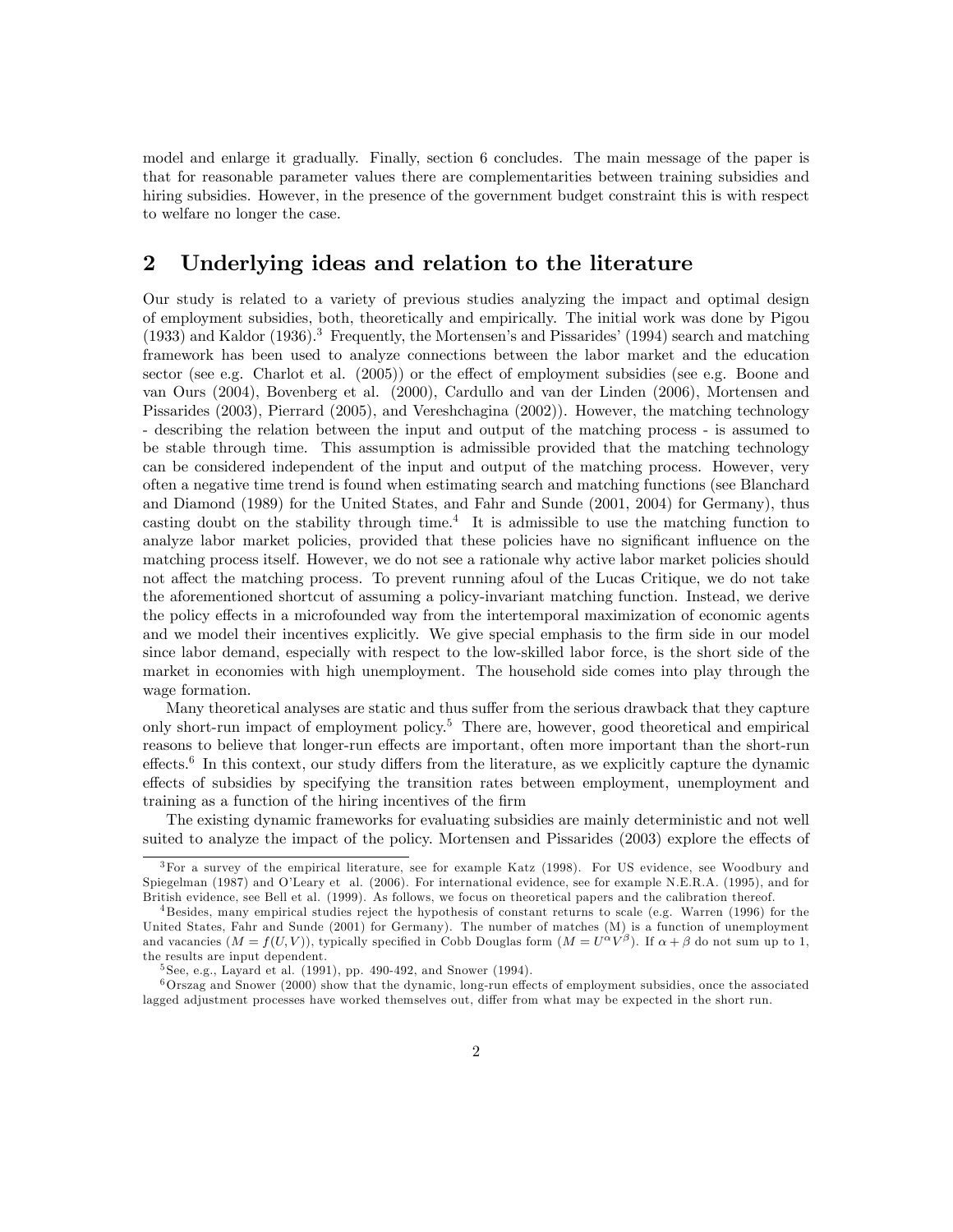taxes and subsidies on job creation, job destruction, employment and wages in a search and matching equilibrium model. However, in their model, like in the model of Albrecht and Vroman (2002), migration between skill groups, which is an essential component in our model, is not possible.<sup>7</sup> In this context, we contribute to the existing literature by explicitly allowing for migration from the low-skilled to the medium-skilled labor force. This detailed grid allows us to analyze and contrast the effects of training and hiring subsidies, explicitly taking the budgetary effects into account<sup>8</sup>, in a common framework. As several authors have stressed the importance of training programmes aimed at fighting unemployment, training subsidies to support human capital accumulation are supposed to play a crucial role. According to Kluve and Schmidt (2002) training subsidies can combat European unemployment: as "educational credentials matter considerably"; they come to the result, that programmes improve the labor market prospects of economically disadvantaged individuals by facilitating the transition out of unemployment.

Another, huge literature analyzes possible complementarities between labour market institutions and policies (see e.g. Belot and van Ours (2001). Theoretical analyses of complementarities can be found in Coe and Snower (1997), Orszag and Snower (1999), LíHarriodon (2001) as well as Burda and Weder (2002). However, except in L'Harridon (2001), the impact on welfare is not analyzed. We now proceed to present the underlying model.

# 3 The model

We construct a Markov model of the labor market in which the dynamics between the different labor market states are governed by transition probabilities. The transition probabilities are derived from optimization principles of the individuals.

The model is meant to provide an analytical framework for analyzing the effectiveness of hiring and training subsidies. As noted, our model is meant to be both rich enough to capture the heterogeneity of the labor market which is relevant but it also aims to be simple enough to generate straight-forward, intuitively transparent, policy guidelines. Thus, the model involves some judicious compromises between analytical simplicity and the depiction of heterogeneous labor market behaviors. Specifically, the labor force is differentiated according its different skill levels, which are defined by the level of educational attainment. We assume, that each skill level corresponds to a certain productivity level. Total population is divided into eight groups (see table 1): people leaving school or the Newborn  $(B)$ , people joining vocational training (apprentices, T) and those being either employed  $(N)$  or unemployed  $(U)$ . Each of the two groups are divided into three subgroups according to the skill level: low-skilled, medium-skilled and high-skilled.

Vocational training takes p periods, so that there are p cohorts. In each period, a fraction  $\rho + \theta$ leaves the vocational training where  $\rho$  is the mortality rate and  $\theta$  is the break off rate of training. So, given the inflow into vocational training,  $A_t$ , the outflow in period  $t + p$  is given by  $A_t(1 - \rho - \theta)^p$ . The stock of people being in vocational training is given by  $T = A \sum_{c=1}^{p} (1 - \rho - \theta)^{c-1}$ .<sup>10</sup>

<sup>&</sup>lt;sup>7</sup>Also in the model of Cardullo and van der Linden (2006), there is no migration between skill groups.

<sup>8</sup>Orszag and Snower (2003a and 2003b) pointed out the fact that the literature disregarded the complete impact of employment subsidies on the government budget constraint by requiring that aggregate payroll taxes finance aggregate employment subsidies and thereby ignoring the reduction of unemployment benefit payments, which result from reduced employment. In this paper we follow their line of reasoning.

 $^{9}$ In this analysis, both interpretations of the variable B are possible: the essential point is that people in this state are available for vocational training.

 $10$  In the initial steady state, A is exogenously given. In the presence of subsidies, A is determined endogenously.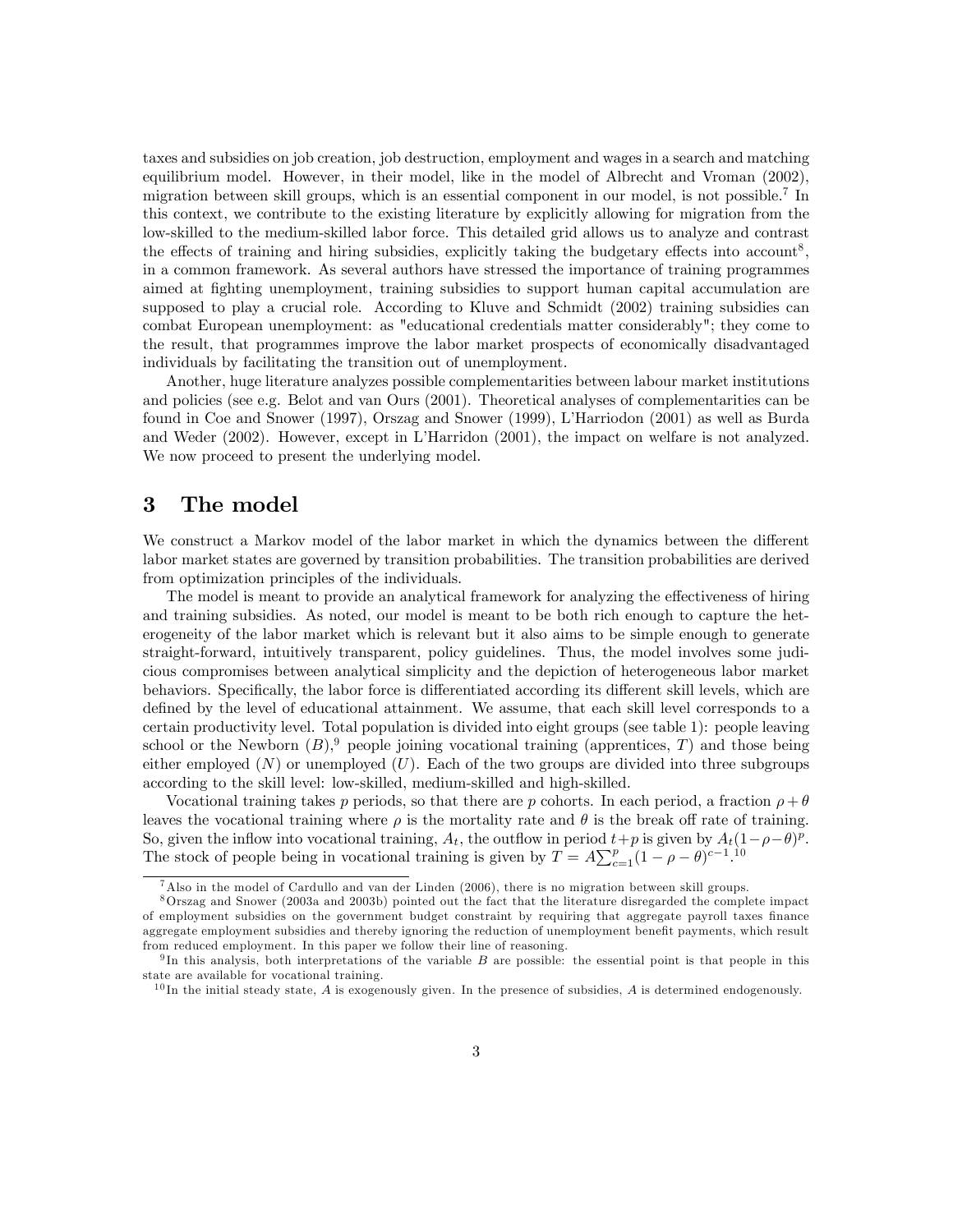| state                       | variable |
|-----------------------------|----------|
| low-skilled employment      | $N_I$    |
| low-skilled unemployment    | $U_I$    |
| medium-skilled employment   | $N_m$    |
| medium-skilled unemployment | $U_m$    |
| high-skilled employment     | $N_h$    |
| high-skilled unemployment   | $U_h$    |
| vocational training         | T        |
| newborn                     |          |

Table 1: The Labor Market States.

The individual person is either unemployed or employed (respectively engaged in vocational training). For simplicity, there is no capital. Moreover, we assume constant returns to labor. Let  $a_i$  be the productivity of an employee with a skill level  $i = l, m, h$ . (Here, as well as for other variables below, the subscript  $l$  stands for "low-skilled"; the subscript  $m$  for "medium-skilled", the subscript h for "high-skilled"). The firms face a random operation cost  $\epsilon_{i,t}$  which is iid across workers and time within the skill group i. This cost may be interpreted as an operating cost or a productivity shock. With respect to all employees, its mean of future values is normalized to zero and its cumulative distribution  $\Gamma_i(\epsilon_i)$  is time invariant.

In the model, training takes place within the "dual system of vocational training", the dominant form in Germany.<sup>11</sup> This is a combination of vocational training provided by a private employer and theoretical education in vocational schools. With respect to the latter, the associated costs (e.g. for school buildings, salaries of the teachers) are distributed among the population. We assume that these costs have a highly fix character, so that a change in the number of apprentices does not influence the level. For the sake of simplicity, they are ignored in the remainder. The costs which are important in the model are the costs for the employer which are caused by the provision of vocational training (e.g. wages of additional employees being in charge of the instruction of apprentices within the firm). With respect to the distribution of these costs, it is necessary to distinguish two types of training: general training and specific training.<sup>12</sup> With respect to the German system of vocational training, one can argue, that training has a mostly general character: Due to detailed plans determining the content of on-the-job training and central examinations, vocational training within the dual system is highly standardized on a national level.<sup>13</sup> According to the original theory by Becker (1962, 1964), in the presence of competitive markets, the employee receives all the returns from general training and thus also has to pay the costs. However, German employers also pay a substantial amount of money for the training of apprentices  $^{14}$  and thus - from the theoretical point of view - also pay for general training. It can be shown, that firms - in contrast to the original theory - have an incentive to invest in general vocational training, given that there are imperfections in the labor market.<sup>15</sup> In addition, the hold-up problem (see Williamson  $(1985)$ ) and Grout (1984)) does not occur if the investor (i.e. the firm paying for general education) receives the

 $11$  For a survey of the German dual system of vocational training, see Franz and Soskice (1995).

 $12$  See Becker (1964). For a recent survey of the literature on private sector training see Leuven (2005).

 $13$  See for further details Harhoff and Kane (1993: 11) and Lindner (1998: 413).

<sup>&</sup>lt;sup>14</sup> According to Beicht and Walden (2002), an employer being engaged in vocational training faces a net cost of 8,705 EUR per trainee in 2000.

<sup>&</sup>lt;sup>15</sup> See e.g. Harhoff and Kane (1993) and Acemoglu and Pischke (1999). Appendix A1 contains an analysis showing that firms have an incentive to invest in general vocational training.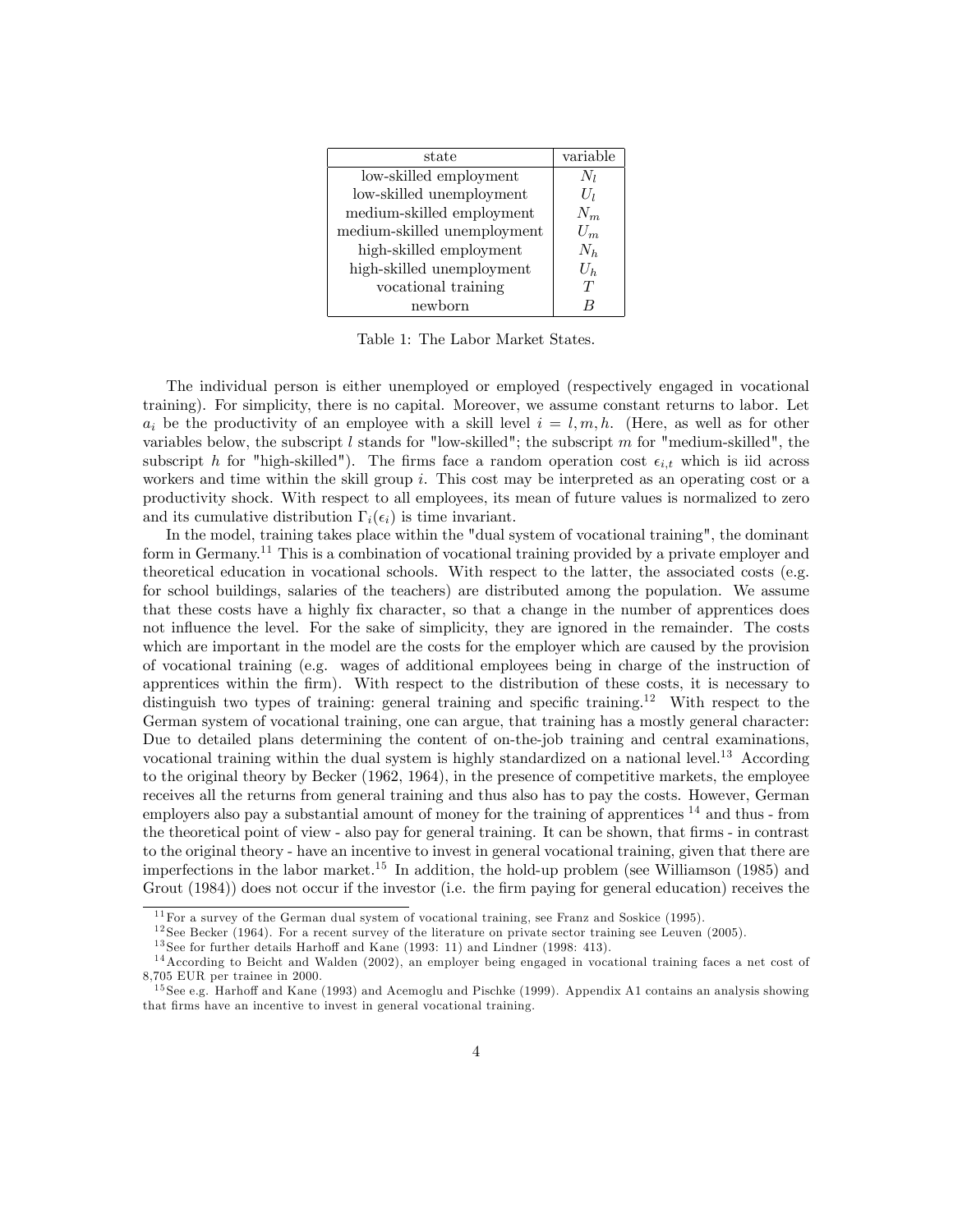full marginal return on investment and therefore will not under-invest. However, a hold-up problem may arise if the costs for general education arise.<sup>16</sup> Without a shift of financial burden away from the firm sector, the fraction of firms providing vocational training would decrease. The firms would under-invest.

Agents in our model pursue the following sequence of decisions. First, the government sets the income tax rate to ensure that its tax receipts are equal to its expenditures. Second, wages are determined through bargaining. Third, the random operating costs are revealed and finally, employment decisions are made.

We now continue by presenting the dynamic structure.

## 3.1 The dynamic structure

The transition among the labor market states are summarized in Figure (1). In all states besides B, people face a probability  $\rho$  of dying. With respect to the newborn, a fraction  $\eta_{B,A}$  is hired as apprentice. The residual part  $(1 - \eta_{B,A})B$  tries to get a job as a low-skilled employee; only a fraction  $\eta_l$  is hired. A low-skilled worker faces a probability  $\varphi_l$  of being fired and a probability  $\eta_{N,A}$ of being hired as apprentice, a low-skilled unemployed faces a probability  $\eta_{U,A}$  of being hired as apprentice and a probability  $(1-\eta_{U,A})\eta_l$  of being hired as low-skilled employee. With a probability  $\theta$  per period, an apprentice breaks off training, however, we assume that an apprentice is not fired. An apprentice who successfully finishes training, is hired as a medium-skilled employee with a probability  $\eta_{A,N_m}$ . Here, we assume that the hiring rate is equivalent to the take over rate. A medium-skilled employee faces a probability  $\varphi_m$  of being fired. An unemployed medium-skilled is hired with a probability  $\eta_m$ . In order to keep the model simple, we treat the high-skilled labor force  $(N_h + U_h)$  as a quasi-fix factor, i.e. we assume, that these states are not affected by the introduction of subsidies. However, given the government budget constraint, it is necessary to take these states into account, because  $N_h$  also carries a part of the fiscal burden and  $U_h$  is responsible for a part of the fiscal burden. Ignoring it would bias the amount of the fiscal burden which has to be carried by the low-skilled and medium-skilled employees. Given this, the labor market system can be described as follows:

$$
S_{t+1} = M_{t+1} S_t \tag{1}
$$

where  $S_t$  is a vector of the different states:

$$
S_t = (N_{m,t}, U_{m,t}, N_{l,t}, U_{l,t}, A_t, B_t)
$$
\n<sup>(2)</sup>

and  $M_t$  is a Markov matrix of transition probabilities: (3)

|         | $(1-\phi_m-\rho)$ | $\eta_m$              |                                   |                                                    | $\eta_{A,N_m}(1-\rho-\theta)^p$           |                               |
|---------|-------------------|-----------------------|-----------------------------------|----------------------------------------------------|-------------------------------------------|-------------------------------|
|         | $\phi_m$          | $(1 - \eta_m - \rho)$ |                                   |                                                    | $(1 - \eta_{A,N_m})(1 - \rho - \theta)^p$ |                               |
| $M_t =$ | 0                 | 0                     | $(1 - \phi_l - \eta_{NA} - \rho)$ | $(1 - \eta_{UA})\eta_l$                            |                                           | $(1-\eta_{BA})\eta_l$         |
|         |                   |                       | $\phi$ <sub>l</sub>               | $(1 - (1 - \eta_{U,A})\eta_l - \eta_{U,A} - \rho)$ |                                           | $(1 - \eta_{BA})(1 - \eta_l)$ |
|         |                   |                       | $\eta_{NA}$                       | $\eta_{UA}$                                        |                                           | $\eta_{BA}$                   |
|         |                   |                       |                                   |                                                    | $1-(1-\rho-\theta)^p$                     |                               |

<sup>&</sup>lt;sup>16</sup> The costs of education could mainly rise for two reason: A shift of time from productive workplace activities to education and a shift from firm-specific to more general skills. Both factors create an additional financial burden which causes firms to reduce vocational training. See for an analysis of the changing environment and its consequences for vocational training e.g. Büchel (2002) and Wößmann (2004, 2006).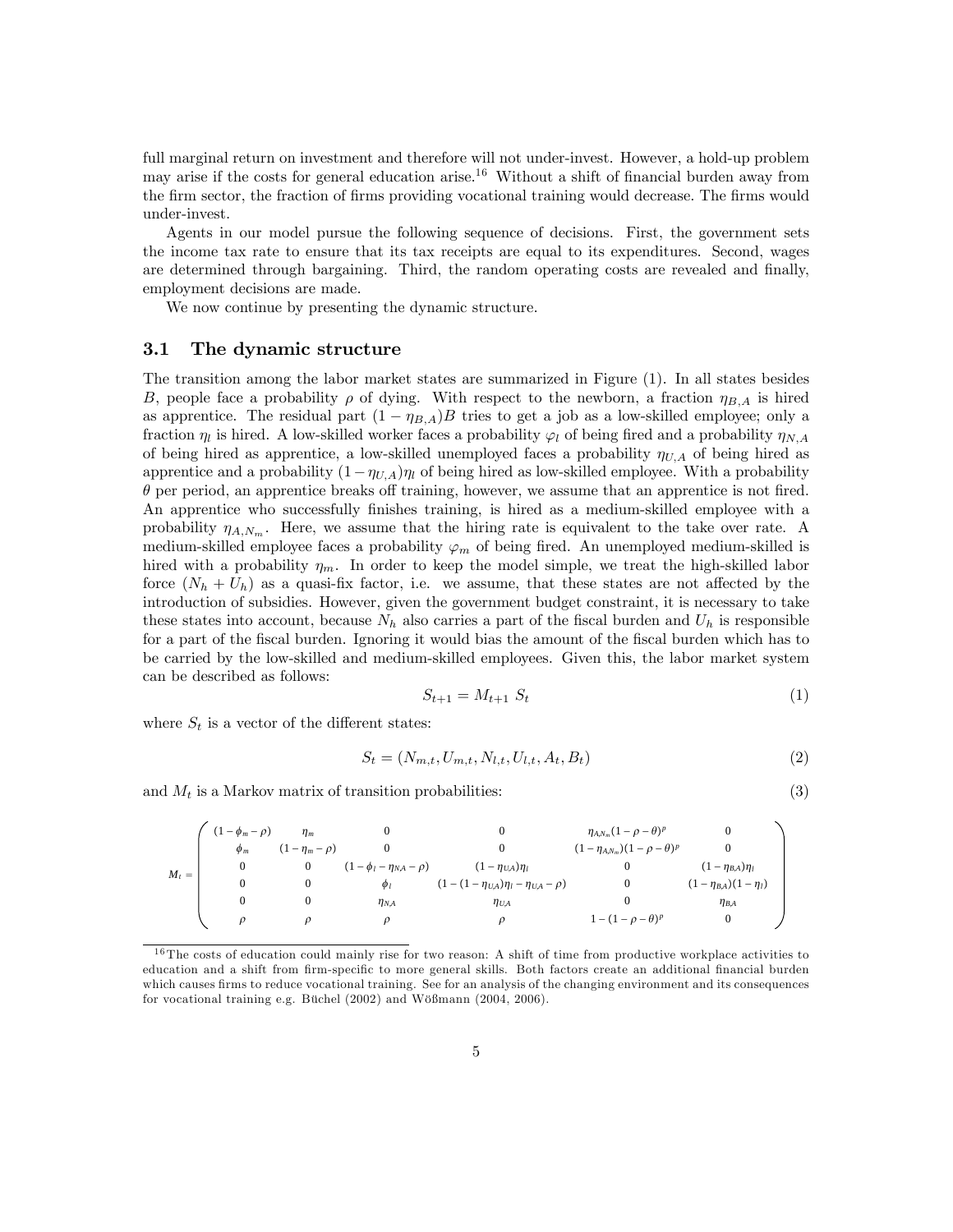

Figure 1: The dynamic structure of the model.

# 3.2 Government Budget Constraint

For simplicity, our model considers only four instruments of government policy: (i) a payroll tax with a tax rate  $\tau_i$ , (ii) an unemployment benefit  $f_i$ , (iii) a hiring subsidy,  $\sigma^{\eta_{A,N_m}}$ , targeted at the employers who hire successful apprentices as medium-skilled employees and (iv) a training subsidy targeted at the employers for hiring people as apprentices. Our model has three levels of payroll tax rates, in order to match the German progressive tax system  $\tau_h > \tau_m > \tau_l$ . The ratios are assumed to be exogenous, whereas the levels are set so that the tax receipts are equal to the government's spending on unemployment benefits and subsidies. We assume that people being engaged in vocational training do not pay taxes. Given the presence of the subsidies above, the government budget constraint is expressed as follows:

$$
\sum_{i=l,m,h} \tau_i w_i N_i = \sum_{i=l,m,h} \beta_i w_i (1-\tau_i) U_i + \sigma^{k_v} A \sum_{c=1}^p (1-\rho-\theta)^{c-1} + \sigma^{\eta_{A,N_m}} \eta_{A,N_m} A (1-\rho-\theta)^p
$$
\n(4)

where the left-hand side stands for the tax receipts, to be paid by the employees of different skill groups. The term on the right-hand side represents the unemployment benefits, with the net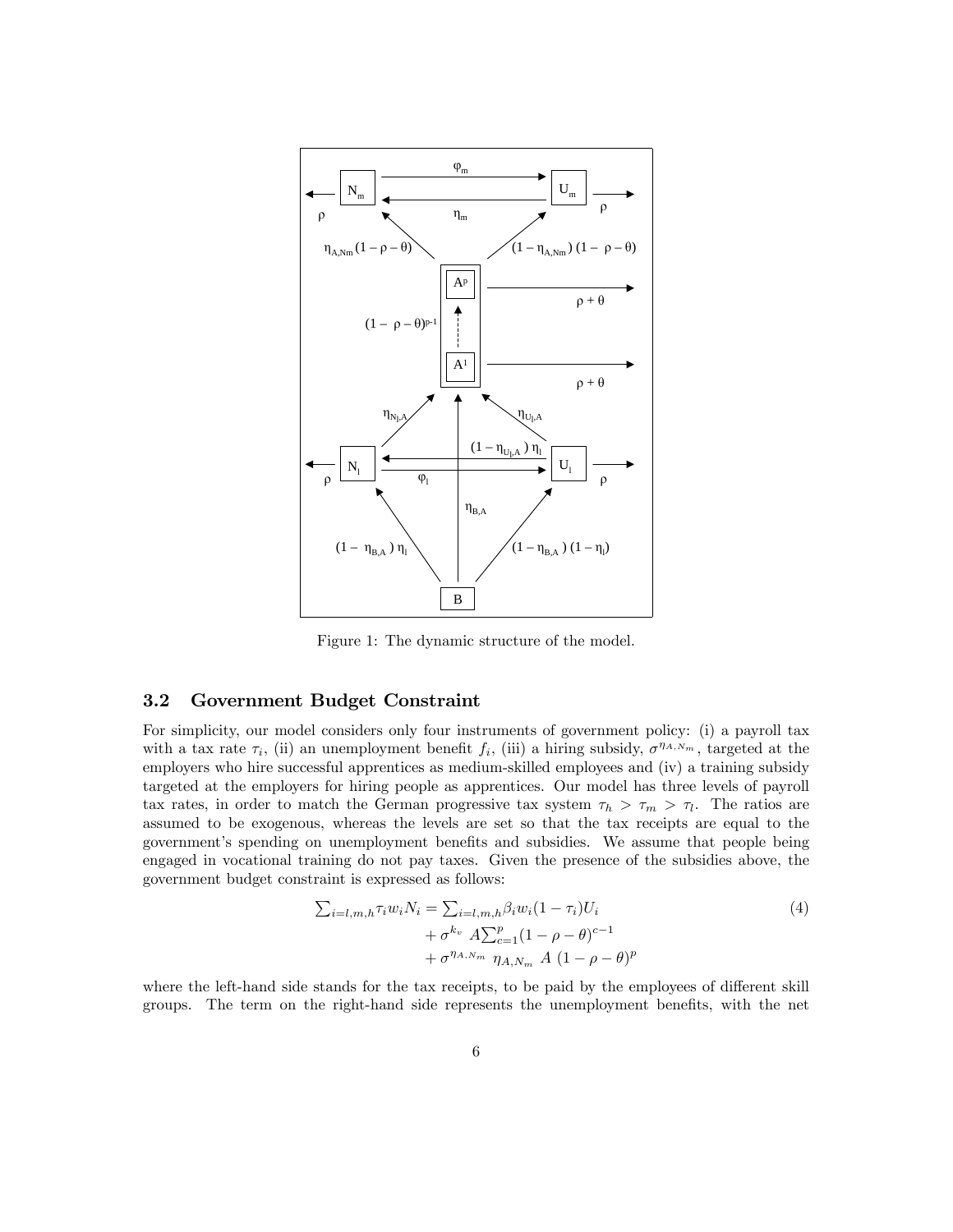replacement rate  $\beta_i$ , the training subsidies  $\sigma^{k_v}$  paid to firms for all their apprentices and finally the hiring subsidies,  $\sigma^{\eta_{A,Nm}}$ , paid to firms for hiring successful apprentices as medium-skilled employees.<sup>17</sup>

## 3.3 Wage Determination

For simplicity, let the wage  $w_{i,t}$  for each skill level i be the outcome of a Nash bargain between the median employee of that skill level and the firm. The median insider faces no risk of dismissal at the negotiated wage. The wage is renegotiated in each period. We start by calculating the relevant surplus for both, the employee and the firm.

#### 3.3.1 Surplus of the employee

Each person has the following utility function: $^{18}$ 

$$
u_{i,t}(C) = \frac{1}{1 - \gamma} [C_{i,t}]^{1 - \gamma} \text{ with } i = l, m, h
$$
 (5)

where  $\gamma$  is the coefficient of relative risk aversion. Utility depends positively on consumption  $C_{i,t}$ .<sup>19</sup> Under bargaining agreement, the employee receives the net wage  $w_i(1-\tau_i)$  in each period, where  $\tau_i$ is the payroll tax rate being associated with a skill level i (with  $i = l, m, h$ ). The expected present value of the employee's utility,  $V_{i,t}^{N}$ , is:

$$
V_{i,t}^{N} = \frac{1}{1 - \gamma} [w_{i,t} (1 - \tau_{i,t})]^{1 - \gamma} + V_{i,t}^{F}
$$
\n(6)

where  $V_i^F$  is the present value of utility resulting from the expected future life time income. (Here, as well as for other variables below, the superscript  $N$  stands for "employed"; the superscript  $U$  for "unemployed"). Under disagreement, the employee's fallback position is  $f_{i,t}$ , assumed to be equal to the unemployment benefit. Assuming that disagreement in the current period does not affect the expected future life time income  $V_{i,t}^F$ , the corresponding expected present value of utility is:

$$
V_{i,t}^{d,N} = \frac{1}{1-\gamma} [f_{i,t}]^{1-\gamma} + V_{i,t}^F
$$
\n(7)

Given the expected present values in the cases of agreement and disagreement, we can calculate the bargaining surplus for the employee  $(S_{i,t}^E = V_{i,t}^N - V_{i,t}^{d,N})$ :

$$
S_{i,t}^{E} = \frac{1}{1 - \gamma} [(w_{i,t}(1 - \tau_{i,t})]^{1 - \gamma} - \frac{1}{1 - \gamma} [f_{i,t}]^{1 - \gamma}
$$
\n(8)

## 3.3.2 Surplus of the Örm

Under bargaining agreement, the firm receives the expected profit  $(a_{i,t} - w_{i,t})$  in each period t. The expected present value of the profit  $\pi$  with respect to a medium-skilled employee is

$$
\pi_{m,t} = (a_{m,t} - w_{m,t}) + \delta((1 - \varphi_{m,t+1} - \rho)\pi_{m,t+1} + \varphi_{m,t+1}(-\varsigma_{m,t+1}))
$$
\n(9)

<sup>&</sup>lt;sup>17</sup>Recall, that A is the inflow into training and  $(1 - \rho - \theta)^p A$  is the outflow from training.

<sup>&</sup>lt;sup>18</sup> In what follows, only those variables have time subscripts that, for given parameter values, vary through time.

 $19$  In this model, for simplicity, workers consume all their income, i.e. either the net wage in the case of employment or the unemployment benefit in the case of unemployment.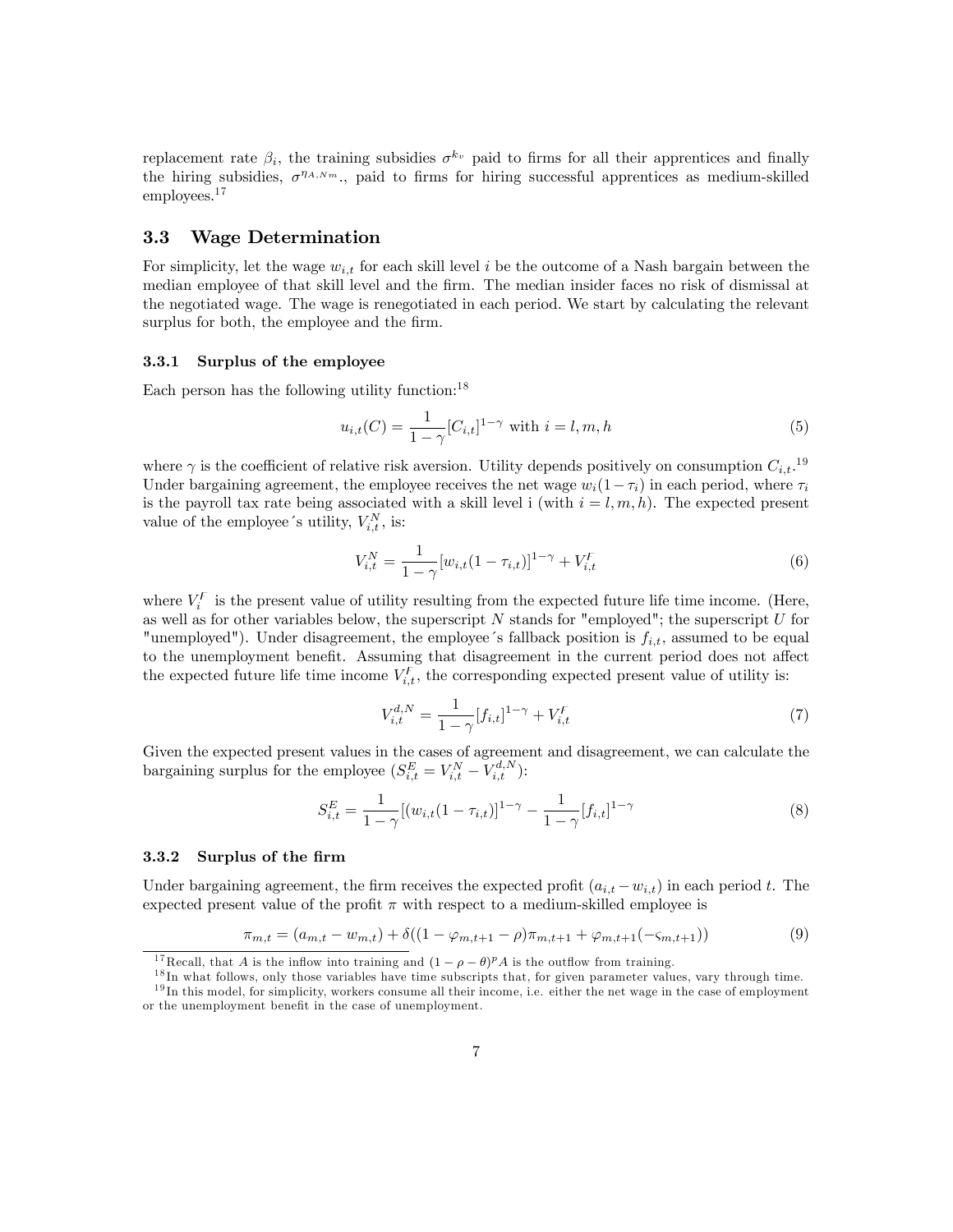where  $\varsigma_m$  are the firing costs and  $\delta$  is the discount factor. The firm's fallback profit is  $-\varsigma_m$ , i.e. during disagreement the employee imposes the maximal cost on the firm (e.g. through strike, workto-rule, sabotage) short of inducing dismissal. We assume that disagreement in the current period does not affect future returns. Thus, the present value of profit under disagreement is

$$
\pi_{m,t}^d = -\varsigma_{m,t} + \delta((1 - \varphi_{m,t+1} - \rho)\pi_{m,t+1} + \varphi_{m,t+1}(-\varsigma_{m,t+1}))
$$
\n(10)

With respect to a low-skilled worker  $(i = l)$  and the future profit generated by the low-skilled worker, there is the additional probability  $(\eta_{A,Nm})$  that the worker is hired as apprentice by another firm. This is based on the assumption that there are two types of firms:  $(1)$  firm who only employ lowskilled and  $(2)$  firms who are engaged in vocational training and who employ only medium-skilled. However, this possibility affects the expected profit of the firm in the case of agreement as well as in the case of disagreement. Thus, when calculating the surplus, this component cancels out. Finally, we can calculate the bargaining surplus for the firm  $(S_{i,t}^F = \pi_{i,t} - \pi_{i,t}^d)$  independent of the skill level i

$$
S_{i,t}^F = (a_{i,t} - w_{i,t}) + \varsigma_{i,t} \tag{11}
$$

#### 3.3.3 Bargaining

To determine the wage, we use the Nash bargaining solution. The bargaining power of the employee is denoted by  $\mu \in \langle 0, 1 \rangle$ , and the bargaining power of the firm by  $1 - \mu$ . Then the wage  $w_i$  solves:

$$
\max_{w_i} \ (S_i^E)^{\mu} \ (S_i^F)^{1-\mu} \tag{12}
$$

We assume that the unemployment benefit level  $f_{i,t} = \beta_i w_{i,t} (1 - \tau_i)$  is defined on the economywide average net wage  $w_{i,t}$   $(1 - \tau_i)$  for each skill group. The negotiated wage is (with  $\xi = 1 - \gamma$ ):

$$
w_i = \frac{-a_i \mu \xi}{-1 - \beta_i^{\xi}(-1 + \mu) + \mu(1 + (-1 + c_{\phi})\xi)} \quad \text{with } i = l, m, h \tag{13}
$$

## 3.4 Hiring Rates

With respect to the analysis of hiring and training subsidies, two hiring decisions are of importance as they are influenced by the subsidies: (i) the hiring of newborn  $^{20}$  and (ii) the hiring of successful apprentices as medium-skilled employees.

First, we consider the second hiring decision and the corresponding hiring rate  $\eta_{A,N_m}$  which depends on the expected profit. Recall that, a worker of type  $i$  produces  $a_i$  of output per period, the firm has to pay a wage  $w_i$ . The expected present value of profit generated by the employee, after the random cost  $\epsilon_{\eta_{A,N_m}}$  is observed is

$$
\pi_{A,N_m,t} = -\epsilon_{\eta_{A,N_m}} + \sigma^{\eta_{A,N_m}} + (a_m - w_m) \sum_{i=0}^{\infty} \delta^i (1 - \varphi_m - \rho)^i - \delta \varphi_m \varsigma_m \sum_{i=0}^{\infty} \delta^i (1 - \varphi_m - \rho)^i
$$
(14)

<sup>&</sup>lt;sup>20</sup>We assume that training subsidies are not paid for hiring low-skilled employees  $(N_l)$  or low-skilled unemployed  $(U_l)$  as apprentices. The corresponding transition rates, which would be affected  $(\eta_{N_l,A})$  and  $(\eta_{U_l,A})$  are very low, in particular in relation to  $(\eta_{B_l,A})$ . Thus, the quantiative impact of subsidies would be low. However, the complexity of the model would increase signficantly.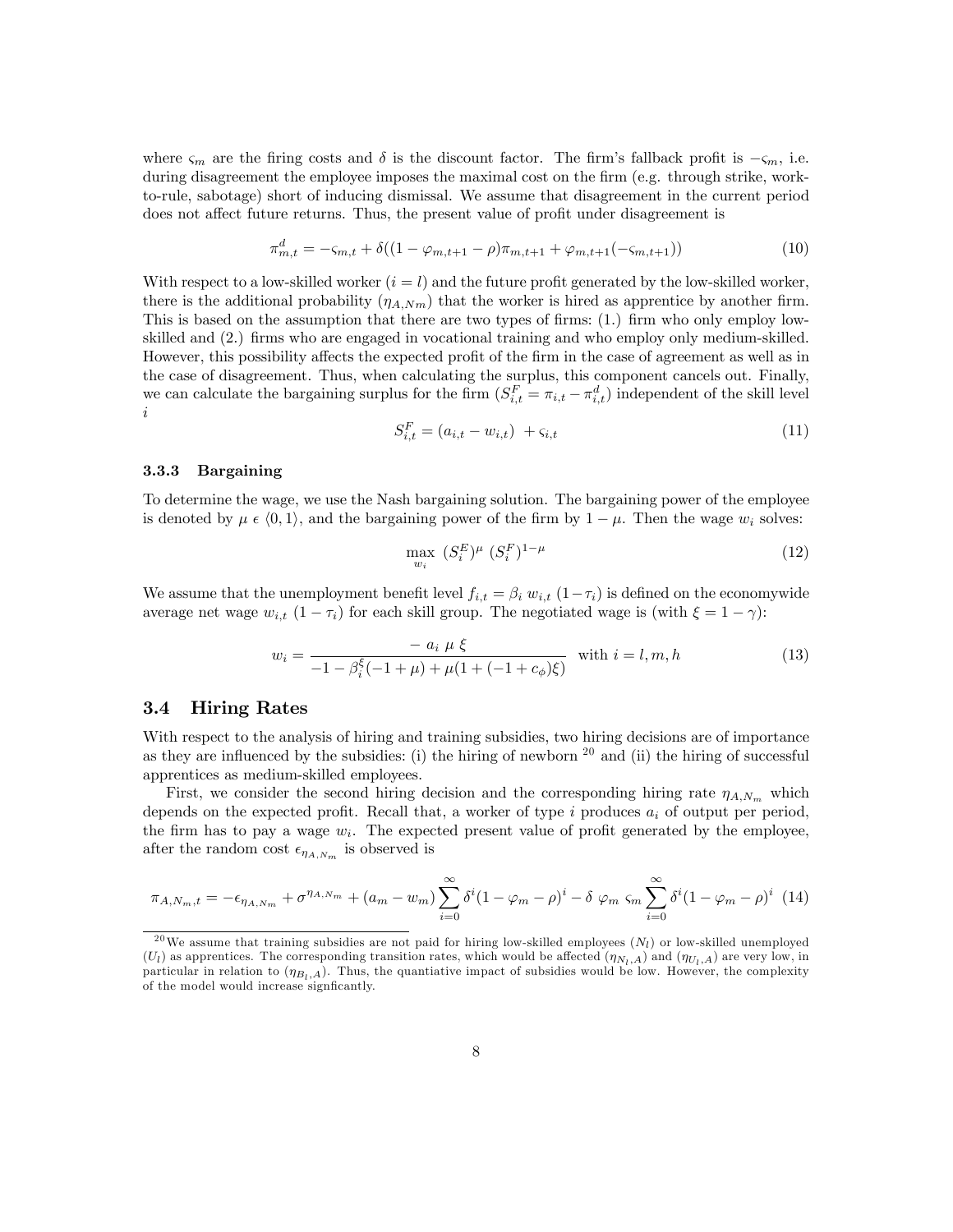with the hiring subsidy  $\sigma^{\eta_{A,N_m}}$  and the discount factor  $\delta^{21}$ . As the person is already in the firm, the hiring costs are zero. Given this, a person is hired as medium-skilled, if the expected present value of profit is positive:  $\pi_{A,N_m,t} > 0$ , thus

$$
\epsilon_{\eta_{A,N_m}} < \sigma^{\eta_{A,N_m}} + \frac{a_m - w_m - \delta \varphi_m \varsigma_m}{1 - \delta(1 - \varphi_m - \rho_m)}\tag{15}
$$

With respect to  $\epsilon_{\eta_{A,N_m}}$ , we assume a uniform distribution, i.e.  $\epsilon_{\eta_{A,N_m}}$  is uniformly distributed between 0 and  $\epsilon_{\eta_{A,N_m}}^+$ . Given all this, the corresponding hiring rate is<sup>22</sup>

$$
\eta_{A,N_m} = \frac{\left(\sigma^{\eta_{A,N_m}} + \frac{a_m - w_m - \delta \varphi_m \varsigma_m}{1 - \delta(1 - \varphi_m - \rho_m)}\right)}{\epsilon_{\eta_{A,N_m}}^+} \tag{16}
$$

Second, we consider the hiring of newborn  $(B)$  as apprentices. In the remainder we call the transition rate describing the hiring of newborn, respectively, as apprentices "training rate" and not "hiring rate" in order to avoid confusion with the hiring of successful apprentices as medium-skilled employees. If the training rate would only depend on the profit in the phase of vocational training, the hiring rate would be zero, because the profit in this phase is negative. The output  $a_v$  generated by the apprentice is smaller than the sum of the wage,  $w<sub>v</sub>$ , and the additional costs of vocational training,  $k_v$ , the firms faces. However, the firm regards the costs of vocational training as of investment, which causes a profit  $(\pi_{A,N_m})$ , see eq. (14), once the successful apprentice continues working in the firm as a medium-skilled employee with a certain probability  $\eta_{A,N_m}(1-\rho-\theta)$ . Therefore, also the latter phase has to be taken into account, when determining the training rate. The expected present value of profit generated by an apprentice is

$$
\pi_{B,A,t} = -\epsilon_{\eta_{B,A}} + (a_v - w_v - k_v + \sigma^{k_v}) \sum_{i=0}^{p-1} \delta^i (1 - \rho - \theta)^i
$$
  
+ 
$$
\delta^p (1 - \rho - \theta)^p \eta_{A,N_m} E(\pi_{A,N_m})
$$
 (17)

where  $\sigma^{k_v}$  is the training subsidy paid to the firm to increase the incentive of hiring a newborn as medium-skilled employee.<sup>23</sup> Given the firing costs  $\chi_{K,A}$ , a newborn or a low-skilled is hired as apprentice if  $\pi_{B,A} > \chi_{B,A}$ , thus

$$
\epsilon_{\eta_{B,A}} < -\chi_{B,A} + (a_v - w_v - k_v + \sigma^{k_v}) \sum_{i=0}^{p-1} \delta^i (1 - \rho - \theta)^i + \delta^p (1 - \rho - \theta)^p \eta_{A,N_m} E(\pi_{A,N_m})
$$
\n(18)

Again, we assume a uniform distribution, i.e.  $\epsilon_{\eta_{B,A}}$  is uniformly distributed between 0 and  $\epsilon_{\eta_{B,A}}^+$ . The corresponding hiring rate is

$$
\eta_{B,A,t} = \frac{-\chi_{B,A} + (a_v - w_v - k_v + \sigma^{k_v}) \sum_{i=0}^{p-1} \delta^i (1 - \rho - \theta)^i + \delta^p (1 - \rho - \theta)^p \eta_{A,N_m} E(\pi_{A,N_m})}{\epsilon_{\eta_{B,A}}^+}
$$
(19)

<sup>21</sup> Recall that eq. (14) is equal to eq. (9) for  $-\epsilon_{\eta_{A,N_m}} = 0$  and  $\sigma^{\eta_{A,N_m}} = 0$ .

 $^{22}$ For a derivation of the hiring rates, see Appendix A2.

<sup>&</sup>lt;sup>23</sup>Note that  $E(\pi_{A,N_m,t})$  is given by equation (14) with  $-\epsilon_{\eta_{A,N_m}}=0$ .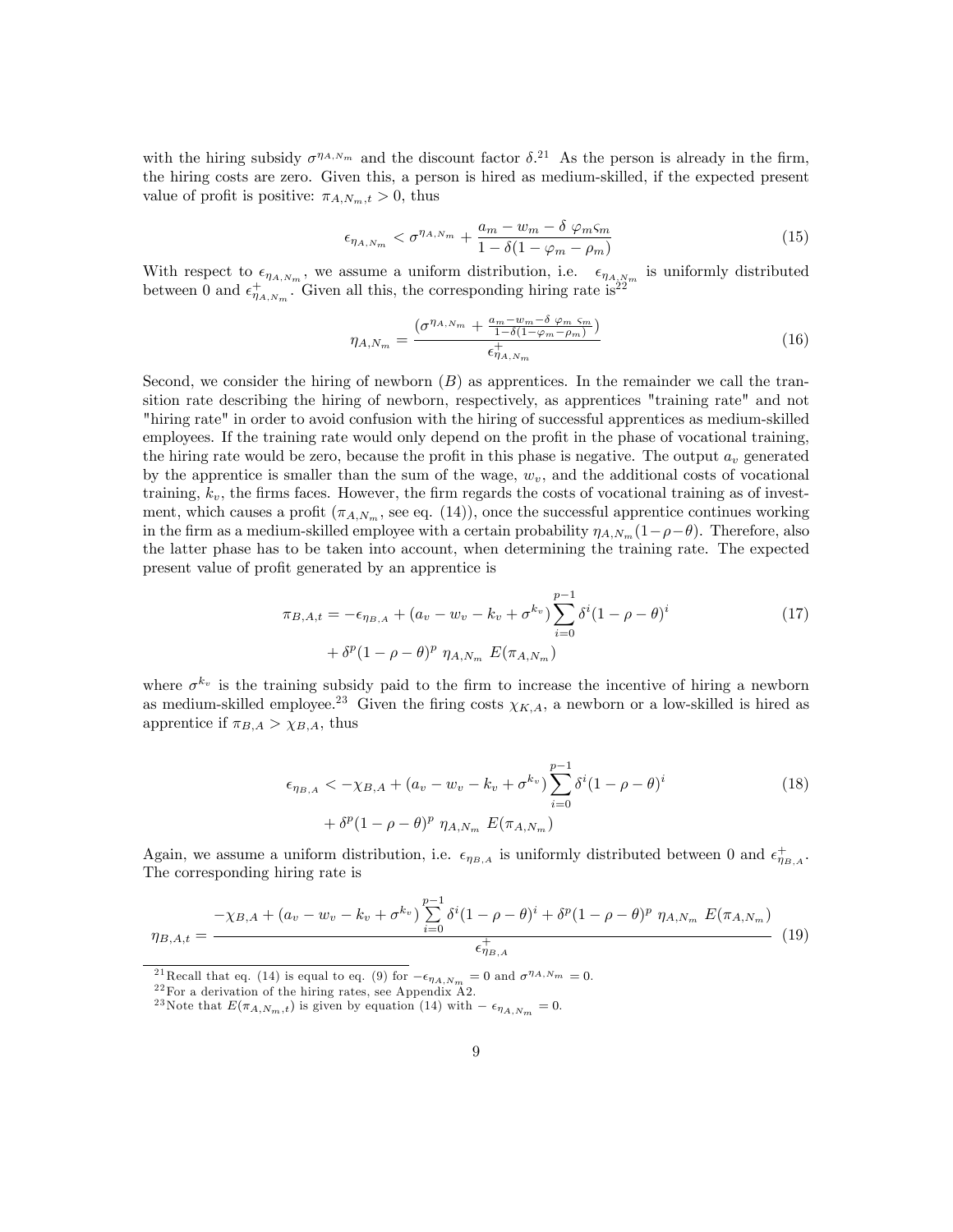All other transition rates, especially the hiring and firing rates of the low-skilled and the medium skilled, respectively,  $(\eta_i$  and  $\phi_i$  with  $i = l, m$  are not affected by the implementation of subsidies. They are treated as constant factors, so that a microfoundation is not necessary.

## 3.5 Labor Market Equilibrium

The labor market equilibrium is the solution of the system comprising:

- $\bullet$  the six labor market dynamic equations given by the transition matrix (13)
- the government budget constraint, equation  $(4)$ , <sup>24</sup> and finally
- $\bullet$  the equations determining the hiring rates, equations (16) and (19).

Now, we first illustrate the characteristics of the subsidies. Then, we continue by presenting an analytical solution of a simplified version of the model. Then, we proceed to calibrate the full model. We continue by solving the model numerically and start again with the simplified version. The model is enlarged gradually. In each step, we calculate the impact of different combinations of subsidies on the welfare and employment, examine potential complementarities and provide an intuitive analysis of the results.

## 3.6 The characteristics of the subsidies

In the following we analyze two kinds of subsidies:

- $\bullet$  Hiring subsidies  $(\sigma^{\eta_{A,N_m}})$  are paid to firms which hire successful apprentices as medium-skilled employees. The subsidy will be paid during the first period of the employment spell.
- Training subsidies  $(\sigma^{k_v})$  are paid to firms which hire newborn people as apprentices. The training subsidies are paid over the whole phase of vocational training. They reduce the costs of the Örm being associated with vocational training.

Whereas hiring subsidies aim at improving the employment situation of the successful apprentices by increasing the hiring incentive of the firm, training subsidies aim at improving the human capital in a first step and then in a second step, the long-term employment perspective, given that the employment rate of medium-skilled labor force is higher than the employment rate of the low-skilled labor force.

Whereas training subsidies only have a direct effect - they induce an increase in the hiring rate  $\eta_{B,A}$  -, hiring subsidies also have an indirect effect. Primarily, they aim at easing the transition from training to work, i.e. they increase the hiring rate  $\eta_{N,A}$ . Moreover they also have an indirect effect. The decision to hire an apprentice also depends on the probability, that the person continues working in the firm as medium-skilled. The higher the hiring rate,  $\eta_{N,A}$ , the higher is the probability and the higher is the incentive to hire a person as apprentice (see equation (19)) Thus, hiring subsidies not only increase the fraction of apprentices who are hired as medium-skilled employees, they also increase the number of apprentices.

<sup>&</sup>lt;sup>24</sup> As the equation describing the government budget constraint contains three tax rates, it is necessary to introduce two additional equations in order to close the model. In the remainder this is done by introducing ratios between the tax rates,  $t_h$ ,  $t_m$  and  $t_l$ .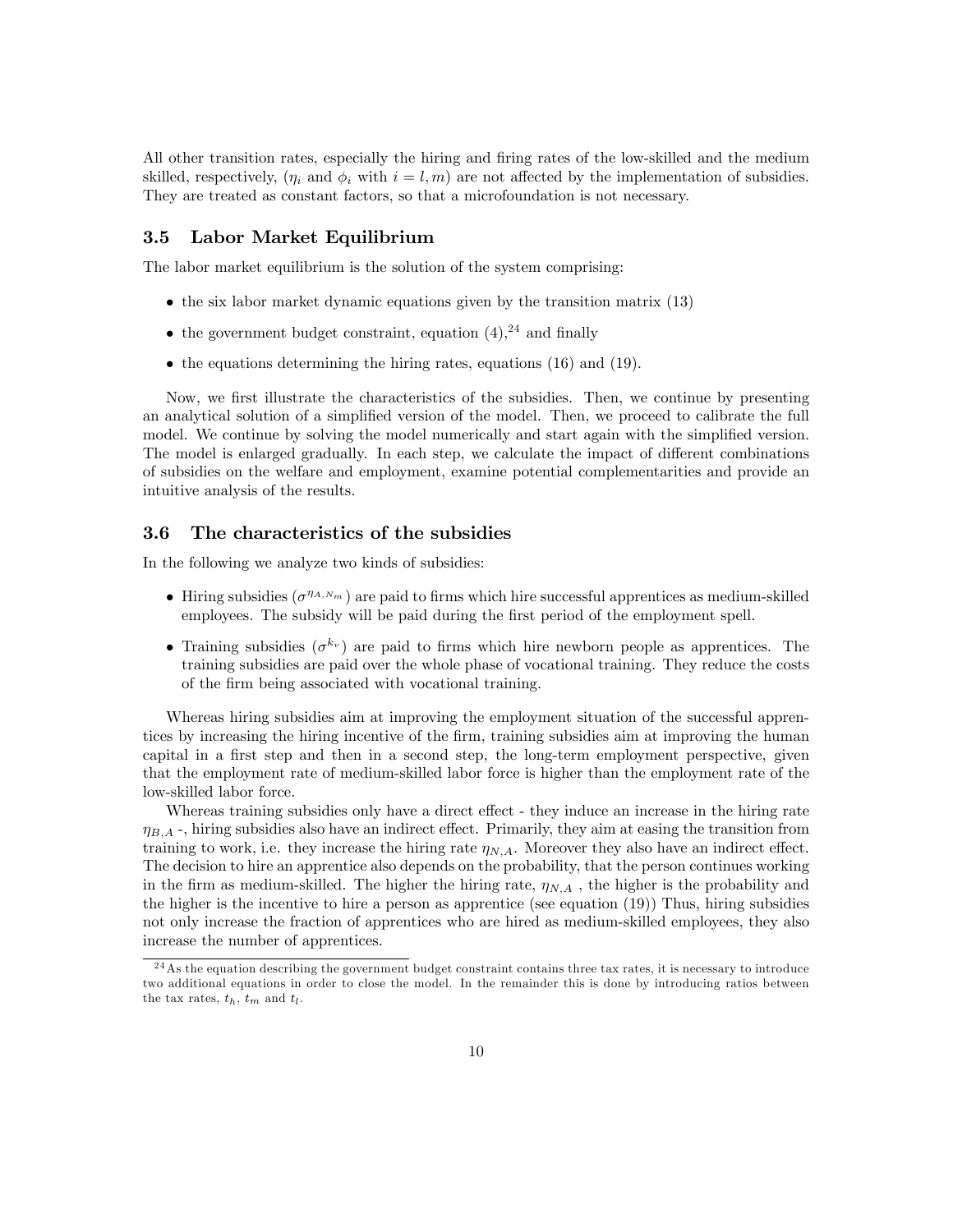# 4 A simple analytical solution

In the following analysis, welfare is calculated as the income aggregated over all labor market states<sup>25</sup>

$$
\Phi = \sum_{i=m,l,h} (N_i w_i (1 - t_i) + U_i \beta_i w_i (1 - t_i)) + T w_v
$$
\n(20)

## 4.1 The benchmark model

Before starting to solve the model numerically, we present a simple analytical solution, which helps to understand the underlying intuition. In order to get an analytically traceable solution, we make the following simplifications: (1.) there are no taxes:  $t_i = 0$  with  $i = l, m, h, (2.)$  the individuals are risk neutral:  $\gamma = 0$ , (3.) training takes one period:  $p = 1$  and (4.) training is not broken off:  $\theta = 0$ . With respect to the high-skilled labor force, all variables are treated as constant. With respect to the medium- and low-skilled labor force, the labor market states can be expressed as functions of the transition rates, i.e. in particular as functions of the hiring rates (eq. 16 and eq. 19) and thereby as a function of the hiring and training subsidies. The corresponding steady state expressions can be derived on the base of the Markov Matrix (see above). The wages are given by eq. (13).

According to Coe and Snower (1997) policies are complementary in the sense that the effect of each policy is greater when implemented in conjunction with the other policy than in isolation. To check the presence of complementarities, we calculate the cross derivative of  $\Phi$  with respect to the two subsidies,  $\sigma^{k_v}$  and  $\sigma^{\eta_{A,N_m}}$ , which is

$$
\frac{\partial^2 \Phi}{\partial \sigma^{k_v} \partial \sigma^{\eta_{A,N_m}}} = \underbrace{[a_m(1-\beta_m)\mu(1-\rho)\rho^2(\eta_l + \eta_{N,A}(1-\eta_l) + \rho + \phi_l)]}_{>0} / \tag{21}
$$
\n
$$
\underbrace{[\epsilon^+_{\eta_{A,N_m}}\epsilon^+_{\eta_{B,A}}(1-\beta_m(1-\mu) - c_{\phi} \mu))(1+\rho)(\eta_l(1-\eta_{U,A})(\eta_{N,A}+\rho) - \phi_l(\eta_{U,A}+\rho)(\eta_{U,A}+\rho + \phi_l))]}_{>0}
$$

The cross derivative is unambiguously positive. Hence, the result reveals - at least for a very simple version of the model - the existence of complementarities in the sense that the effect of one subsidy is bigger in the presence of the other subsidy.

The intuition behind this is as follows: hiring subsidies facilitate the transition from vocational training to work. They increase the probability that an apprentice continues working in the firm as a medium-skilled employee after having finished vocational training successfully. Thereby, hiring subsidies improve the effectiveness of training policies, since the higher probability will amplify the positive impact of training subsidies. Moreover, hiring subsidies indirectly increase the number of people being hired as apprentices. This broadens the target group for training subsidies.

## 4.2 Robustness Checks

This section discusses two modifications of the simple model which may be expected to change our qualitative results (1.) we assume that the hiring rate  $\eta_{A,N_m}$  does not correspond to the

<sup>&</sup>lt;sup>25</sup>The income in the labor market state  $B$  is 0.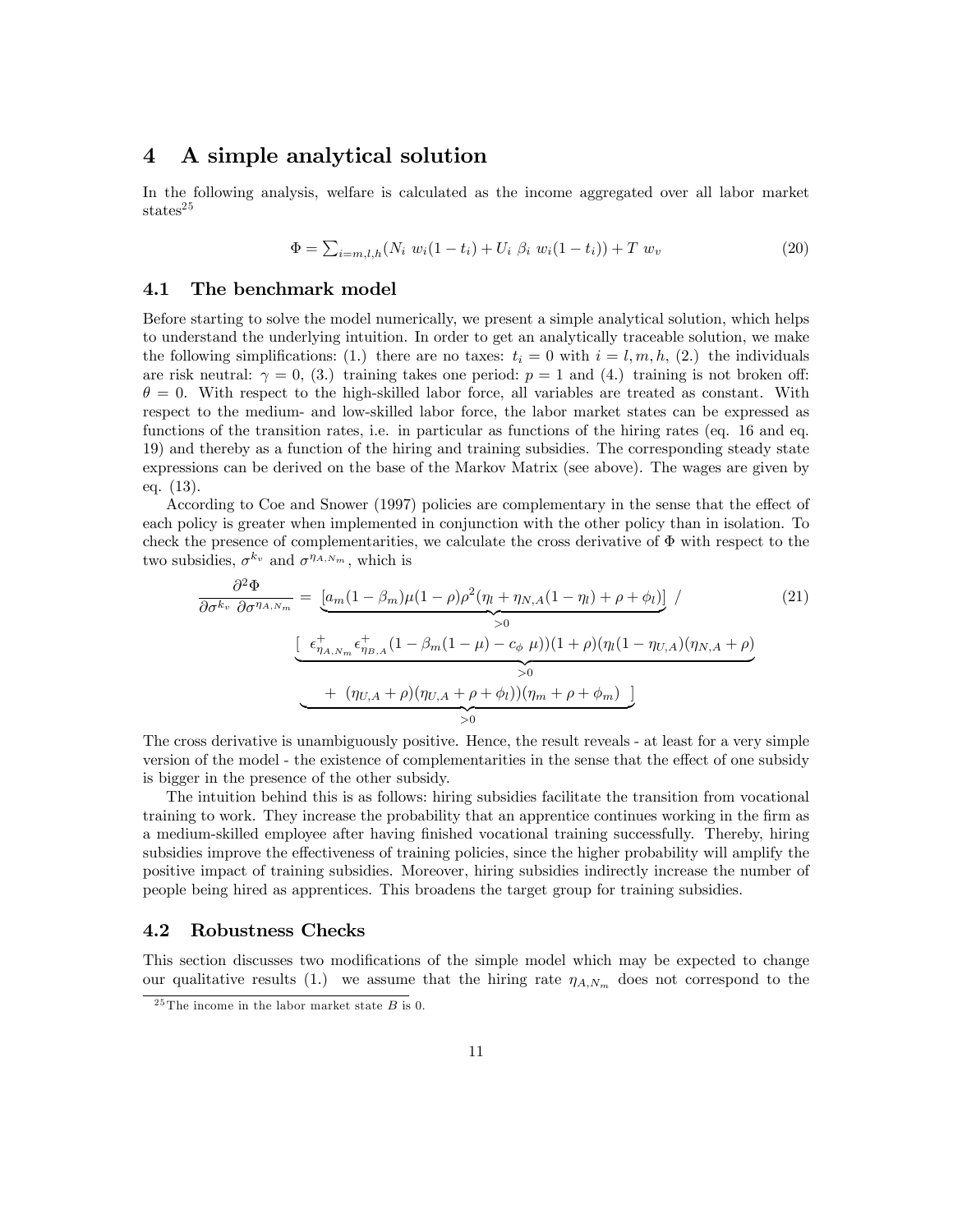take over rate, successful apprentices do face and (2.) we assume that the lower limit of the uniform distribution of  $\epsilon$  is no longer 0 (see section 3.4) but  $\epsilon^- > 0$ . Another crucial aspect concerning complementarities is the presence of taxes (which have been ignored so far) and the government budget constraint. With the given model, a purely analytically examination is not possible. Therefore we have done the analysis with a different, 2-period-model, which is presented in appendix A3.

## 4.2.1 Take over rate

The critical reader might argue, that not all successful apprentices are taken over by the firm which conducted vocational training. Some of the successful apprentices will get a job in a firm which is not engaged in vocational training. So far, we have assumed that the hiring rate  $\eta_{A,N_m}$  was identical to the take over rate. Now, we assume, that there are two hiring rates:  $\eta_{A,N_m}^1$  being associated to the firm which is engaged in vocational training, and  $\eta_{A,N_m}^2$  being associated to the firm which is not engaged in vocational training. Now, only  $\eta_{A,N_m}^1$  can be interpreted as take over rate. Moreover, with respect to the dynamic equations given by the Markov Matrix, we assume that  $\eta_{A,N_m}^1 + \eta_{A,N_m}^2 = \eta_{A,N_m}$ . In the following analysis we show that the magnitude of complementarity depends on the size of the take over rate  $\eta_{A,N_m}^1$  for a given  $\eta_{A,N_m}$ . The intuition is as follows: Assume for the moment that  $\eta_{A,N_m}^2 = 0$  as it was the case so far. Now, total expenditures spent for hiring subsidies go to firms who conduct vocational training. Finally also the training rate  $\eta_{BA}$ increases as the expected profit generated by an apprentice increases. Thus, the hiring subsidy has the same qualitative impact as the training subsidy, so that they are substitutes to a certain extent. Now assume that the take over rate  $\eta_{A,N_m}^1 = 0$ , i.e. all successful apprentices are hired by firms which are not engaged in vocational training. Now, again hiring subsidies are implemented. However, in contrast to the first case they are only paid to firms who are not engaged in training. Thus, now, hiring subsidies do not influence the training rate  $\eta_{BA}$ . So, the qualitative impacts are different and they are expected to complement one another. The analysis requires the explicit implementation of  $\eta_{A,N_m}^2$  which is calculated as follows

$$
\eta_{A,N_m}^2 = \frac{(-\chi_m + \sigma^{\eta_{A,N_m}} + \frac{a_m - w_m - \delta \phi_m \varsigma_m}{1 - \delta(1 - \phi_m - \rho_m)})}{\epsilon_{\eta_{A,N_m}^2}^+}
$$
(16b)

In contrast to eq. (16), now, also hiring costs  $(\chi_m)$  have to be taken into account, as the apprentice is hired by another firm for which the successful apprentice is an outsider. The crucial difference with respect to the previous analysis is the substitution of  $\eta_{A,N_m}$  in eq. (19) by  $\eta_{A,N_m}^1$ , i.e. hiring subsidies paid to firms which did not conduct vocational training but hire successful apprentices (with the hiring rate  $\eta_{A,N_m}^2$ ), do not have an impact on the training rate  $\eta_{B,A}$ . Given the modified hiring rates, we again calculate the cross derivative of welfare  $(\Phi^*)$  with respect to the two subsidies and get the following result

$$
\frac{\partial^2 \Phi^*}{\partial \sigma^{k_v} \partial \sigma^{\eta_{A,N_m}}} = \left[ (\epsilon_{\eta_{A,N_m}^+}^+ + \epsilon_{\eta_{A,N_m}^+}^+) a_m (1 - \beta_m) \mu (1 - \rho) \rho^2 (\eta_l + \eta_{N,A} (1 - \eta_l) + \rho + \phi_l) \right] / \quad (21a)
$$
  

$$
\left[ \epsilon_{\eta_{A,N_m}^+}^+ \epsilon_{\eta_{A,N_m}^+}^+ \epsilon_{\eta_{B,A}}^+ (1 - \beta_m (1 - \mu) - c_\phi \mu) \right) (1 + \rho) (\eta_l (1 - \eta_{U,A}) (\eta_{N,A} + \rho)
$$
  

$$
+ (\eta_{U,A} + \rho) (\eta_{U,A} + \rho + \phi_l) ) (\eta_m + \rho + \phi_m) \right]
$$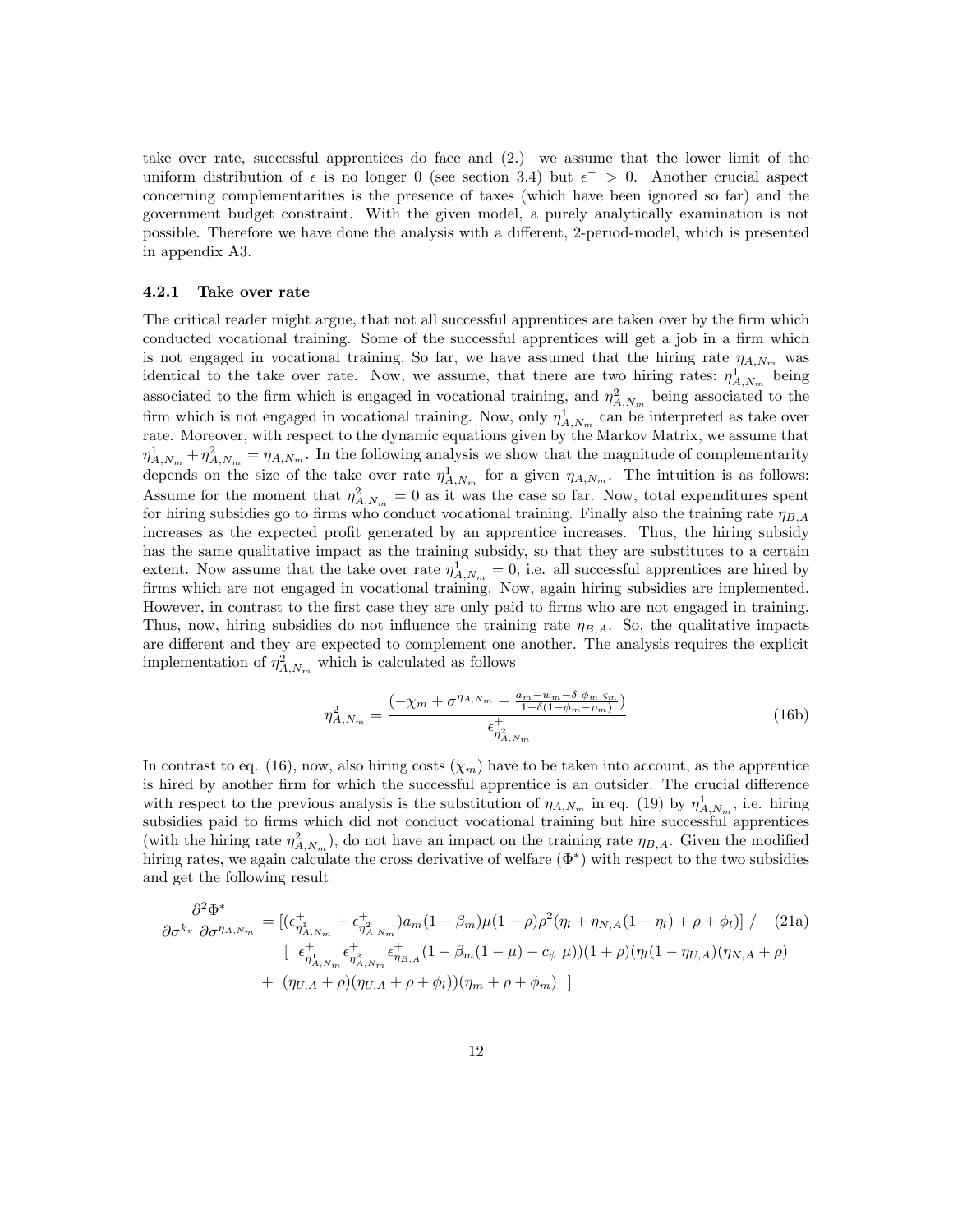Calculating the ratio of the eq. (21) and (21a) reveals, that the value of the second cross derivative is higher than the first one as the values of the upper limits are all positive

$$
\frac{\partial^2 \Phi^*}{\partial \sigma^{k_v} \partial \sigma^{\eta_{A,N_m}}} / \frac{\partial^2 \Phi}{\partial \sigma^{k_v} \partial \sigma^{\eta_{A,N_m}}} = \frac{(\epsilon_{\eta_{A,N_m}}^+ + \epsilon_{\eta_{A,N_m}}^+)}{\epsilon_{\eta_{A,N_m}}^+}
$$
(22)

The result confirms our expectation: the higher the hiring rate  $\eta_{A,N_m}^2$ , the more complementary the subsidies are.

#### 4.2.2 Positive lower limit of the  $\epsilon$  distribution

Now, we assume that the lower limit of the uniform distribution of  $\epsilon$  is  $\epsilon$ <sup>-</sup> > 0. In the presence of lower limits of the distribution, the cross derivative of welfare with respect to the two subsidies is

$$
\frac{\partial^2 \Phi}{\partial \sigma^{k_v} \partial \sigma^{\eta_{A,N_m}}} = \left[ a_m (1 - \beta_m) \mu (1 - \rho) \rho^2 (\eta_l + \eta_{N,A} (1 - \eta_l) + \rho + \phi_l) \right] / \qquad (21b)
$$
\n
$$
\left[ (\epsilon_{\eta_{B,A}}^+ - \epsilon_{\eta_{B,A}}^+) (\epsilon_{\eta_{A,N_m}^+}^+ - \epsilon_{\eta_{A,N_m}^+}^+) (1 - \beta_m (1 - \mu) - c_\phi \mu) (1 + \rho) (\eta_l (1 - \eta_{U,A}) (\eta_{N,A} + \rho) + (\eta_{U,A} + \rho) (\eta_{U,A} + \rho + \phi_l)) (\eta_m + \rho + \phi_m) \right]
$$
\n
$$
(21b)
$$

Obviously, an increase of the lower limits  $\epsilon_q^-$  with  $q = (\eta_{B,A}), (\eta_{A,N_m}^1)$  increases the value of the cross derivative and thereby the size of the complementarity.

In the given model framework, the analysis of complementarities for a model with less restrictions can only be done numerically. This will be done in the remainder. The enlargement of the model (integration of further parameters) will be done step by step. This allows us to identify the impact of different parameters on the existence of complementarities. After the illustration of the calibration, we continue by analyzing the size of complementarity between hiring and training subsidies with respect to welfare and employment.

# 5 Numerical Evaluation

## 5.1 Calibration

We calibrate the model for Germany with a year as unit of time. As far as possible, the values of the parameters are based on observed data for the period  $1997-2003$ . The annual interest rate, i, is set at 2.5 percent,<sup>26</sup> which leads to a discount rate of  $\delta = 0.976$ . The coefficient of relative risk aversion  $(CARA, \gamma)$  is set at 1.5.<sup>27</sup> The chosen value is relatively low. However, taking into account the whole calibration,  $\gamma = 1.5$  can be justified. The period of analysis and thus the minimum duration of unemployment in the model is one year. Thus, the risk of unemployment is much bigger than in the real world, there agents could leave unemployment before the end of a year. In reality they therefore have a higher possibility to smooth income. Taking this into account, calibrating the utility function with a relatively low degree of risk aversion is justified as it compensates the higher

 $26$  This is the average real interest rate over the whole period, calculated as the yearly money market interest rate minus the inflation rate. Nominal values are transformed to real values by using the consumption deflator.

 $^{27}$ A value of 1.5 lies within the reasonable scope. According to Rodepeter (1999:66) and Dohmen et al. (2006), the limit values for CARA are 1 and 5.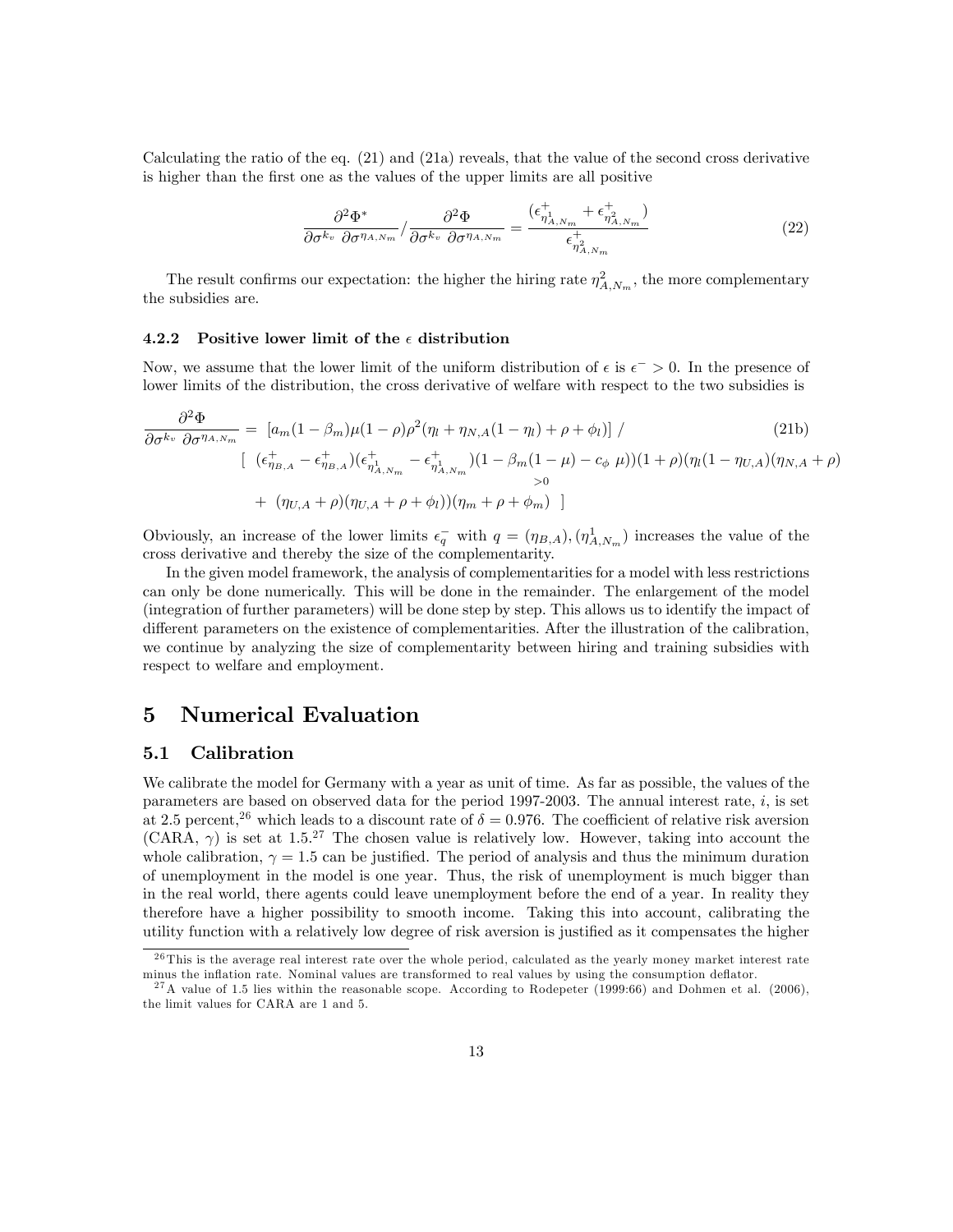risk in the model. The number of periods, p, a person is engaged in vocational training is set at  $3.^{28}$  The apprenticeship breakup rate  $\theta$ , is set at  $0.035.^{29}$  Moreover, some transition rates are taken as exogenously given. The hiring rate for the high-skilled, medium-skilled and the low-skilled are set at  $\eta_m = 0.59$ ,  $\eta_l = 0.49$  and  $\eta_h = 0.55$ , respectively, which correspond to the values given by Wilke's (2005) Kaplan-Meier functions for Germany.

The labor market states are defined and quantified as follows. The low-skilled labor force  $(N_l+U_l)$  includes those with an educational attainment corresponding to less than upper-secondary education.<sup>30</sup> The medium-skilled labor force  $(N_m + U_m)$  contains all people with vocational upper secondary education. People with post-secondary and tertiary education are considered as being high-skilled  $(N_h + U_h)$ . The corresponding values can be calculated on the basis of OECD data.<sup>31</sup> However, according to these data, the group of the low-skilled employed,  $N_l$ , also contains people being engaged in vocational training (apprentices). Indeed, for the purpose of this analysis, we have to distinguish explicitly between those who are only working and the apprentices. Based on administrative data, $32$  we calculate the fraction of apprentices in the total labor force. Given this, we can quantify the level of apprentices and adjust the level of low-skilled employment, correspondingly. Then, we calculate simultaneously, the number of newborn,  $B$ , the firing rate of the medium-skilled employees,  $\phi_m$  (= 0.05), the death rate,  $\rho$  (= 0.023)<sup>33</sup>, and the number of people who enter training  $A^{34}$  After this, we normalize all relevant values  $(N_m, U_m, N_l, U_l, B, A)$ , so that the sum of the relevant population<sup>35</sup> is 1. Table  $(2)$  shows the values for the relevant states.

|                  | low-skilled labor | vocational training | medium-skilled labor |
|------------------|-------------------|---------------------|----------------------|
| employment       | 0.15              | 0.06                | $\rm 0.65$           |
| unemployment     | $0.03\,$          |                     | 0.07                 |
| newborn (pupils) |                   | 0.04                |                      |

Table 2: Steady State values of the relevant states (before a policy exercise)

Next, we calibrate the productivities and the wages. Based on data from the German national accounts (Federal Statistical Office  $(2006)$ ), the aggregate productivity, a, is set to 52,575 EUR. According to Beicht and Walden (2002), the productivity of a person being engaged in vocational training is  $a_v = 7730$  EUR (in 2000). Based on data from the German national accounts, the aggregate wage,  $w$ , which is calculated as average gross wage per employee plus social security payments, is set equal to 31, 290 EUR. In order to get the wages for different skill groups, OECD

<sup>&</sup>lt;sup>28</sup> This corresponds to the length of vocational training within the dual system in Germany.

 $^{29}$ The values implies (taking a death rate into account) that roughly 17 % of the apprentices do not finish vocational training sucessfully. Using data for the number of new apprentices and the number of successful apprentices which are delivered by the German Statistical Office (2006a, 2006b), this value is confirmed.

 $30$  This corresponds to the conventional definition which classifies people with an educational attainent corresponding to at most level 2 of the International Standard Classification of Education (ISCED) as low-skilled.

 $31$  See OECD (1999-2005). The underlying labor force contains people between 15 and 64.

 $32$ German Federal Statistical Office (2006a, 2006b).

<sup>&</sup>lt;sup>33</sup> This value corresponds to an average working life time of 43.1 years, which is roughly in line with the empirical data: working life begins at the age of 17 and retirement takes places between 62 and 63 (Brussig and Wo jtkowski  $(2006)$ ).

 $34$ This is done by using the equations 1, 2 and 6 of the matrix M and the fact, that the number of people being in vocational training is given by  $A \sum_{c=1}^{p} (1 - \rho - \theta)^{c-1}$ .

<sup>3 5</sup>As mentioned at the beginning, the high-skilled labor force has to be taken into account due to the budget constraint. However, as it is treated as a quasi fix factor, this part labor force is not relevant when analysing the transition between labor market states.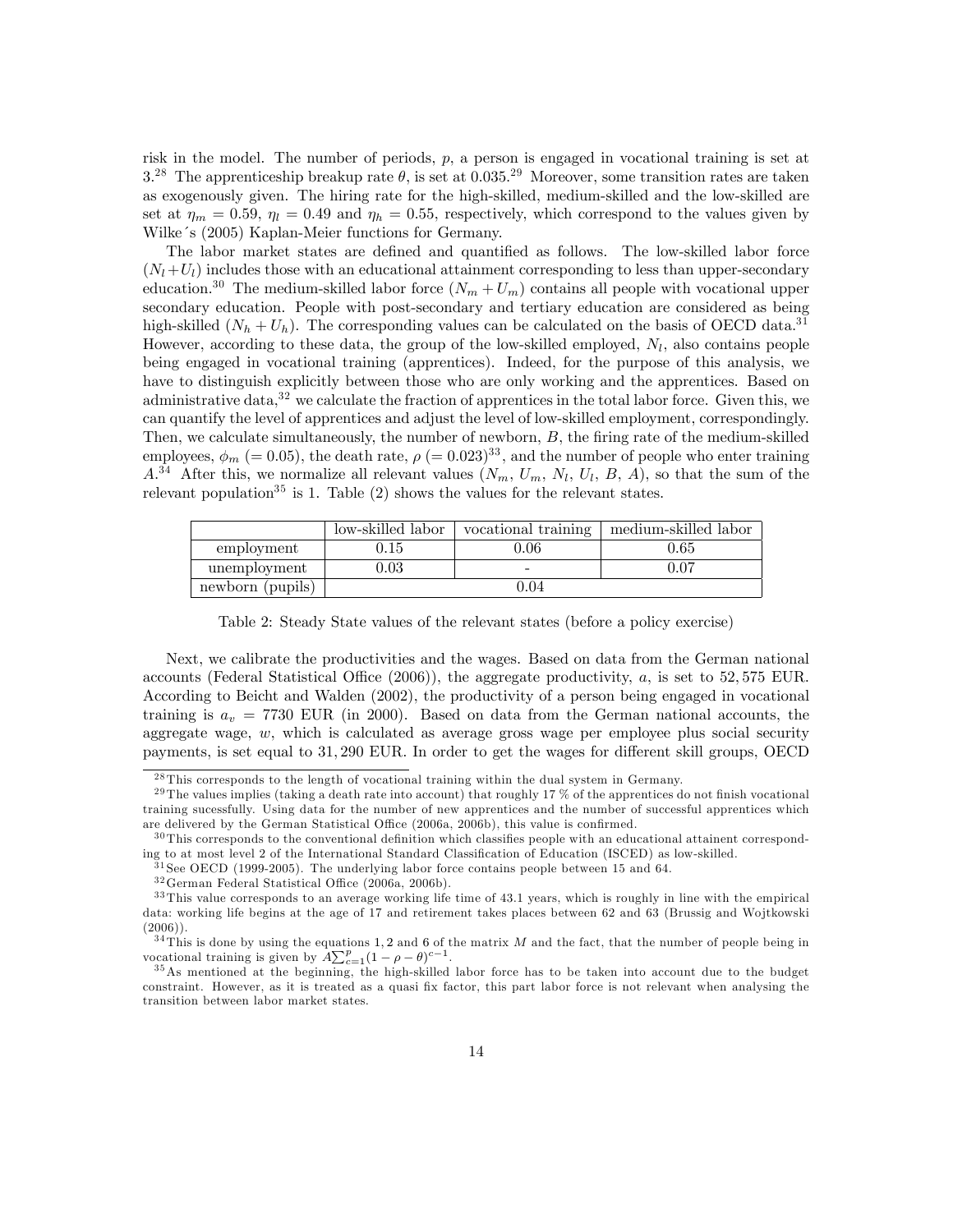indices for the relative earnings of the population with income from employment for different skill groups are used, they yield the following ratios:  $w_h/w = 1.27$ ,  $w_m/w = 0.92$  and  $w_l/w = 0.72$ .<sup>36</sup> According to Beicht and Walden (2002), the wage of a person being engaged in vocational training is set to  $w_v = 8269$  EUR, additional costs  $k_v$  are set at 5716 EUR.<sup>37</sup>

In order to get the consumer wages, the tax rates have to be known. In this context, we first calculate the ratios of the tax rates. This is done by using the income tax scale of the year 2002 described in Boss and Elendner (2003: 379).<sup>38</sup> We obtain the following ratios:  $\tau_h/\tau_l = 1.437$  and  $\tau_m/\tau_l = 1.178$ , which describe the progressive character of the German tax system. In a next step, we define some wage-related parameter values. The net replacement rates  $\beta_i$  are set at 78.25 percent for the low-skilled unemployed  $(i = l)$ , to 68.25 percent for the medium-skilled unemployed  $(i = m)$ , and to 64.67 percent of high-skilled unemployed  $(i = h)$ .<sup>39</sup> According to Chen and Funke (2005), we set the hiring costs to 10 percent of the wage and the firing costs are set to 60 percent of the wage, thus the corresponding parameters are  $c_n = 0.1$  and  $c_{\phi} = 0.6$ . Based on data for transition rates between the education and training system on the one hand and the labor force on the other hand (Reinberg and Hummel (2006)), we calculate (i) the fraction of low-skilled people who enter vocational training:  $\eta_{BA} = 0.70$  and (ii) the ratio:  $\eta_{UA}/\eta_{NA} = 3.6$ . Moreover, based on data of the Federal Ministry for Education and Research about 25 % of the people who have successfully finished vocational training become unemployed, thus the corresponding hiring rate,  $\eta_{A,N_m}$  is set at 0:75. Based on these values and the given equations, the missing values characterizing the initial steady state can be calculated unambiguously. The derived values are summarized in the following table  $3^{40}$ 

Finally, we have to determine the remaining parameter for each hiring rate, i.e. the upper limit of the distribution of  $\epsilon$ :  $\epsilon_{\eta_{B,A}}^+$  and  $\epsilon_{\eta_{A,N_m}}^+$ . As all the other variables and parameters of the equations determining the hiring rates as well as the hiring rates themselves for the initial steady state are given, one can easily solve the equations determining the hiring rates, eq. (19) for  $\epsilon_{\eta_{B,A}}^+$  and eq. (16) for  $\epsilon_{\eta_{A,N_m}}^+$  and gets the values shown in table 4.<sup>41</sup> The choice of the uniform distribution also has implications for the wage elasticities of the hiring rates. We now examine, whether the implicit elasticities are in line with the empirical literature. Given the functional form of the hiring rates and the parameter values for  $\epsilon_{\eta_{B,A}}^+$  and  $\epsilon_{\eta_{A,N_m}}^+$ , we can calculate the hiring rates for the initial values of the corresponding wage and for wages which are equal to 90 percent of the corresponding initial wage. Then, we calculate the elasticity. Given the empirical estimates, as summarized in Orszag and Snower (1999: 208) hiring elasticities range from  $-0.5$  to  $-4.0$ . Thus, the elasticities

<sup>&</sup>lt;sup>36</sup> See OECD (1999-2005). These values imply a ratio  $w_m/w_u = 1.26$  which is in line with the corresponding data reported by Wienert (2006: 663).

<sup>&</sup>lt;sup>37</sup> According to Beicht and Walden (2002) additional, non-wage costs are about 8166 EUR. However, according to Dohmen and Hoi (2004) the additional non-wage costs are about 30 % lower, because the costs can be deducted from the tax.

<sup>3 8</sup>Given the wages of each skill groups, it is possible to calculate the tax levels and thereby the tax rates of each skill group - in this context, we ignore that there is a difference between the labor cost of the employer (gross wage plus social security payments) and the labor income of the employee which is sub ject to taxation. In the remainder, we do not use the tax rates being the result of the calculation because the rates refer to a budget which contains more expenditure than unemployment benefits. In the context of this paper, only the ratio is important in order to map the tax progression in a realistic way.

 $39$ The values are net replacement rates (unweighted average across six family types) of workers with 67, 100 and 150 percent of average productivity. See OECD (2006b).

 $40$  Given all these values, it can be checked easily, that the firms have an incentive to engage in vocational training as it was assumed in section 3.2 (see Appendix A1 for a detailed calculation).

<sup>&</sup>lt;sup>41</sup> The values are the result of the full calibration of the model in the absence of subsidies. In the case of the simplified version, the values are marginally different.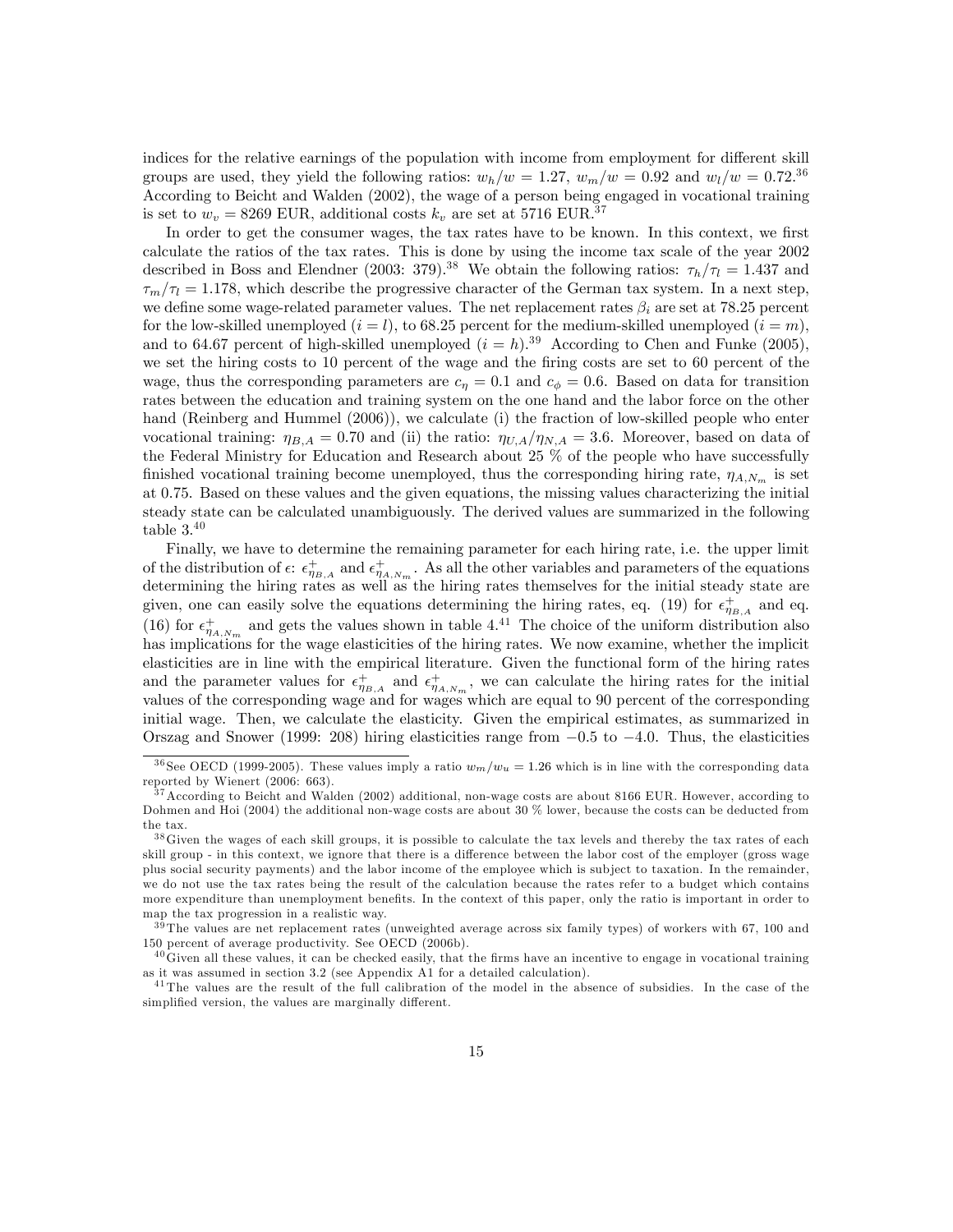| parameter                              | variable     | basis of calculation                                              | value  |
|----------------------------------------|--------------|-------------------------------------------------------------------|--------|
| bargaining power                       | $\mu$        | eq. (13) for $i = l, m, h$                                        | 0.31   |
| productivity (high-skilled)            | $a_h$        | and $a =$                                                         | 77,011 |
| productivity (medium-skilled)          | $a_m$        | $\frac{a_l N_l + a_m N_m + a_h N_h + a_v T}{N_l + N_m + N_h + T}$ | 48,022 |
| productivity (low-skilled)             | $a_l$        |                                                                   | 25,009 |
| tax rate (high skilled)                | $\tau_h$     | eq. (4) $(\sigma^{\eta_{A,N_m}} = 0, \sigma^{k_v} = 0)$           | 0.070  |
| tax rate (medium-skilled)              | $\tau_m$     | and the ratios of tax rates                                       | 0.057  |
| tax rate (low-skilled)                 | $\tau_l$     |                                                                   | 0.048  |
| firing rate (low-skilled)              | $\phi_l$     |                                                                   | 0.103  |
| training rate (low-skilled unempl.)    | $\eta_{U,A}$ | equations $(3)$ and $(4)$ of                                      | 0.041  |
| training rate rate (low-skilled empl.) | $\eta_{N,A}$ | Matrix $M$ and ratio of hiring rates                              | 0.011  |

Table 3: Derived parameter values for the initial steady state

are in line with the literature.

| $\gamma$ parameter $\parallel$ | $\epsilon_{\eta_{B,A}}^{\mp}$ | $\begin{array}{c c} \begin{array}{c} \hline \partial \eta_{B,A} \ \hline \gamma_{A} \end{array} / \frac{\partial w_{v}}{\partial w_{v}} \end{array} \begin{array}{c} \hline \begin{array}{c} \epsilon_{\eta_{A,N_{m}}}^{+} \end{array} \end{array}$ |                     | $\partial \eta_{A,N}$ / $\partial w_m$<br>$\eta_{A,N}$<br>$w_m$ |
|--------------------------------|-------------------------------|-----------------------------------------------------------------------------------------------------------------------------------------------------------------------------------------------------------------------------------------------------|---------------------|-----------------------------------------------------------------|
| value                          | $\parallel 131,680$           | $-1.8651$                                                                                                                                                                                                                                           | $\parallel 252,757$ | $-1.55883$                                                      |

Table 4: Derived parameter values for the uniform distribution

# 5.2 Simulation Results

In the following calculations, we assume that the training subsidy,  $\sigma^{k_v}$ , and the hiring subsidy,  $\sigma^{\eta_{A,N_m}}$ , respectively can take two values: 0 or 5000 EUR. The subsidies are paid per person and period. We then calculate the impact on welfare for three alternatives: either only one subsidy is implemented ( $\sigma^{k_v}$  or  $\sigma^{\eta_{A,N_m}}$ ) or both subsidies are implemented simultaneously. The size of complementarity is calculated as follows: First, we calculate the absolute increase in welfare for the two cases, in which only one subsidy is implemented, and then calculate the sum. Second, we compute the absolute increase in welfare given that both subsidies are implemented simultaneously. Third, we compare both results, i.e. we answer the question by how much (in percent) the increase in welfare given that both subsidies are implemented simultaneously is higher than the sum of the separate effects. Moreover, we make the same calculation with respect to employment. The following results are based on the assumption that the labor force contains 44 000 000 people.

#### 5.2.1 Benchmark solution

Before analyzing the model by taking into account all parameters, we first calculate the numerical solution of the simple model given above, i.e. among other things we assume the absence of the taxes and the thus the absence of a government budget constraint. For this case, the impact of the subsidies on welfare and employment is shown in table 5. The analytical solution is confirmed by the numerical exercise. With respect to welfare, there are complementarities between the two subsidies. With respect to employment, the size of complementarity is significantly higher. An alternative way to examine complementarities with respect to welfare is to calculate the value of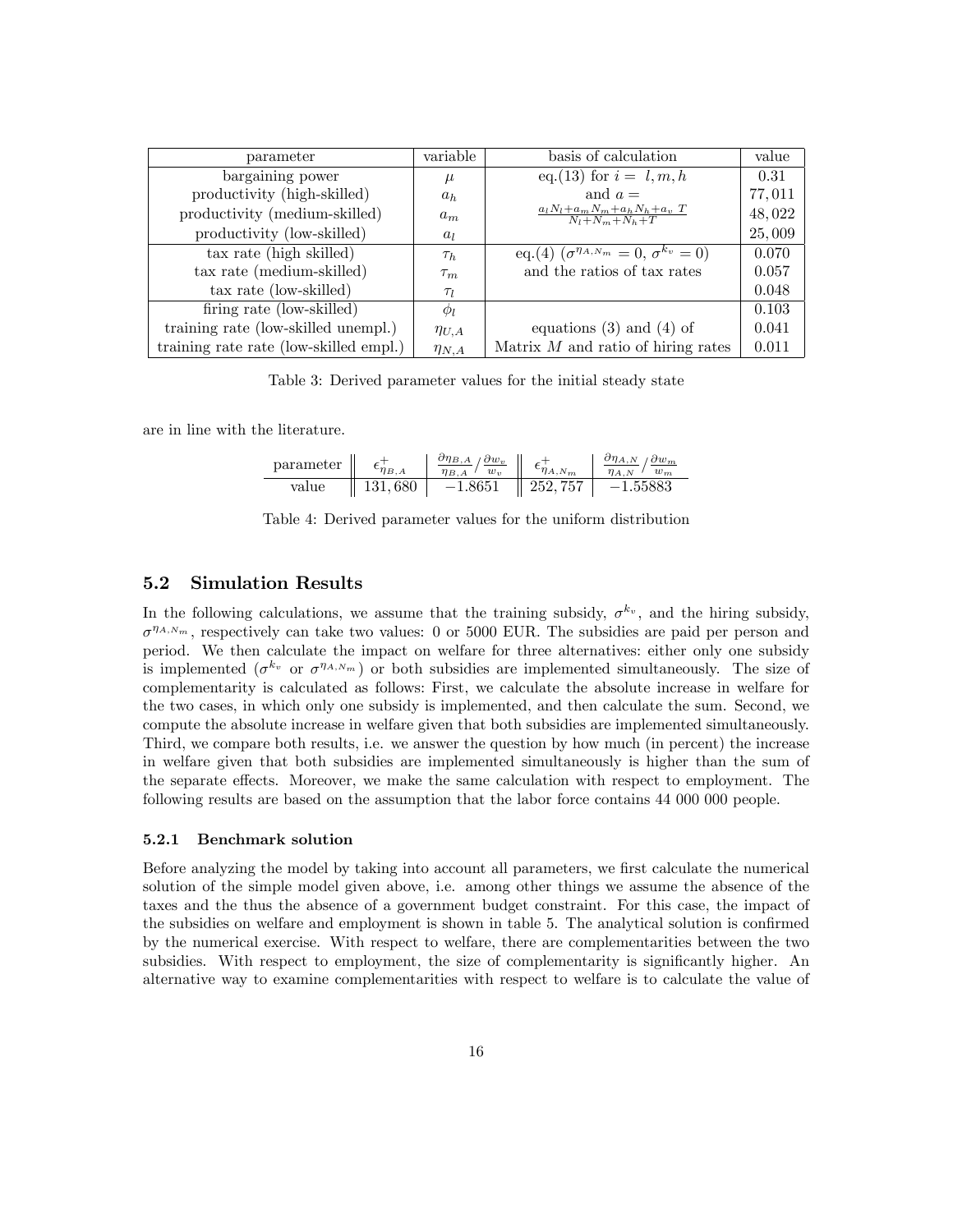| policy                         | $\sigma^{k_v} = 5000$ | $\sigma^{k_v}=0$                                             | $\sigma^{k_v} = 5000$        | size of         |
|--------------------------------|-----------------------|--------------------------------------------------------------|------------------------------|-----------------|
|                                |                       | $\sigma^{\eta_{A,N_m}} = 0$   $\sigma^{\eta_{A,N_m}} = 5000$ | $\sigma^{\eta_{A,N_m}}=5000$ | complementarity |
| increase in                    |                       |                                                              |                              | $\mathscr{C}_0$ |
| $\ldots$ welfare (million EUR) | 4.843.53              | 7.497.03                                                     | 12.364.6                     | 0.194515        |
| employment (persons)           | 31, 790.7             | 132, 545                                                     | 166, 969                     | 1.60263         |

Table 5: The size of complementarity in the benchmark case

the cross derivative according to equation (21). For the benchmark model we get  $\frac{\partial^2 \Phi}{\partial \sigma^{k_v} \partial \sigma^{n_{A,N_m}}}$  $2.1822 * 10^{-8} > 0.$ 

#### 5.2.2 Realistic calibration of the training phase

So far, for the sake of simplicity - especially to get a analytically traceable result -, we have assumed, that (1.) training is not broken of  $(\theta = 0)$ , and that the duration of training is one period  $(p = 1)$ . Now, we adjust the values to realistic ones  $(\theta = 0.035$  and  $p = 3)$ . The impact of the subsidies on welfare and employment is shown in table 6. As in the benchmark model, there are

| policy                         | $\sigma^{k_v} = 5000$ | $\sigma^{k_v}=0$                                             | $\sigma^{k_v} = 5000$          | size of         |
|--------------------------------|-----------------------|--------------------------------------------------------------|--------------------------------|-----------------|
|                                |                       | $\sigma^{\eta_{A,N_m}} = 0$   $\sigma^{\eta_{A,N_m}} = 5000$ | $\sigma^{\eta_{A,N_m}} = 5000$ | complementarity |
| increase in                    |                       |                                                              |                                | $(\%)$          |
| $\ldots$ welfare (million EUR) | 12.629.8              | 5,571.82                                                     | 18.284.5                       | 0.455218        |
| employment (persons)           | 78, 359               | 55,685.7                                                     | 136, 164                       | 1.58079         |

Table 6: The size of complementarity for a realistic calibration of the training phase

complementarities with respect to employment and welfare. However, the complementarity with respect to welfare is - in relative terms -, significantly higher than in the benchmark case,  $^{42}$  whereas the complementarity with respect to employment is roughly the same. The result is caused by another remarkable result: Now, as the training takes  $p = 3$  periods, the training subsidies which are paid per person and per period have a higher impact than in the benchmark case. However, the training subsidies mainly cause a shift of employment from the low-skilled sector to the mediumskilled sector being connected with higher wages. Thus, the impact on welfare increases, whereas the impact on employment is roughly the same.

The critical reader might argue that the fraction of apprentices which breaks of vocational training,  $\theta$ , is not exogenous but has to be treated as a function of the hiring subsidy,  $\sigma^{\eta_{A,N_m}}$ . The reasoning is the following: a subsidy rate increase the hiring rate  $\eta_{A,N_m}$  and thus the probability of the apprentice to get a medium-skilled job. The higher probability of the high, medium-skilled income could be expected to reduce the incentive to break off training. Therefore  $\theta$  should be treated as an endogenous variable with  $\frac{\partial \theta}{\partial \sigma_{\eta A,N_m}} < 0$ . However, studies trying to identify reason for breaking training do not give any argument to think that financial incentives would reduce  $\theta$ . One main reason to break training is a problem in the relationship between apprentice and the instructor in the firm. Many apprentices breaking off training do not intend to finally stop training

<sup>&</sup>lt;sup>42</sup> Also, the value of the cross derivative is higher, it lies between  $7.4*10^{-8}$  and  $7.7*10^{-8}$ . Here, in contrast to the benchmark solution, the cross derivative is also a function of  $\sigma^{\eta_{A,N_m}}$  and  $\sigma^{\eta_{A,N_m}}$ , so that we get a range of values.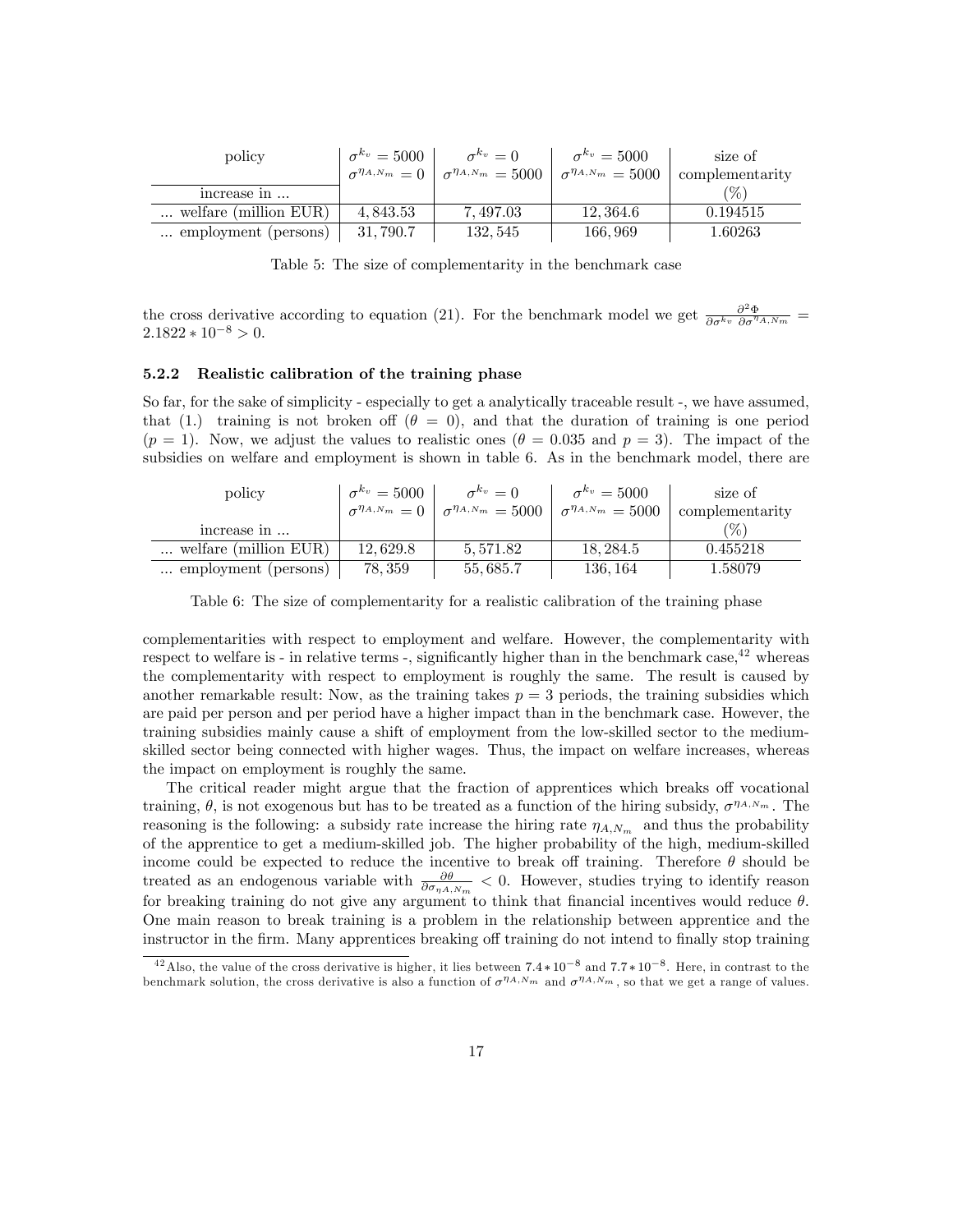but they try to get a training position somewhere else. Thus, the financial incentive cannot be supposed to play a role.

#### 5.2.3 Individuals with risk aversion

So far, we have assumed, that the individuals are risk neutral  $(\gamma = 0)$ . However, as mentioned this does not correspond to reality. Now, we assume that  $\gamma = 1.5$ . The impact of the subsidies on welfare and employment is shown in table 7.

| policy                         | $\sigma^{k_v} = 5000$ | $\sigma^{k_v}=0$                                             | $\sigma^{k_v} = 5000$        | size of         |
|--------------------------------|-----------------------|--------------------------------------------------------------|------------------------------|-----------------|
|                                |                       | $\sigma^{\eta_{A,N_m}} = 0$   $\sigma^{\eta_{A,N_m}} = 5000$ | $\sigma^{\eta_{A,N_m}}=5000$ | complementarity |
| $increase$ $\ldots$            |                       |                                                              |                              | $\frac{1}{2}$   |
| $\ldots$ welfare (million EUR) | 12.994.3              | 5.732.95                                                     | 18,814.9                     | 0.468071        |
| employment (persons)           | 80.620.6              | 57.211.7                                                     | 140, 067.                    | 1.62147         |

Table 7: The size of complementarity in the presence of risk aversion

The given degree of risk aversion does not change the results significantly. Again, there are complementarities, but with respect to the simulation before, the results are roughly the same.<sup>43</sup>

## 5.2.4 Explicit take over rate

Now, we assume that the take over rate of successful apprentices is lower than the hiring rate. According to the analysis in section 4.2.1, we assume that the take over rate is given by  $\eta_{A,N_m}^1$ . Additionally, successful apprentices can be hired by firms which do not conduct vocational training, the corresponding hiring rate is  $\eta_{A,N_m}^2$ . However, we assume, that  $\eta_{A,N_m}^1 + \eta_{A,N_m}^2 = \eta_{A,N_m}$ . The following numerical exercise confirms the result of the analytical examination: The magnitude of complementarity depends on the size of the take over rate  $\eta_{A,N_m}^1$  for a given  $\eta_{A,N_m}$ . We assume that  $\eta_{A,N_m}^1 = 0.52$  and  $\eta_{A,N_m}^2 = 0.23^{44}$  The analytical solution is confirmed by the numerical exercise.<sup>45</sup> The impact of the subsidies on welfare and employment is shown in table 8. Again,

| policy                         | $\sigma^{k_v} = 5000$ | $\sigma^{k_v}=0$                                             | $\sigma^{k_v} = 5000$        | size of         |
|--------------------------------|-----------------------|--------------------------------------------------------------|------------------------------|-----------------|
|                                |                       | $\sigma^{\eta_{A,N_m}} = 0$   $\sigma^{\eta_{A,N_m}} = 5000$ | $\sigma^{\eta_{A,N_m}}=5000$ | complementarity |
| increase in                    |                       |                                                              |                              | $(\%)$          |
| $\ldots$ welfare (million EUR) | 20,602.3              | 6.261.9                                                      | 27, 014.3                    | 0.558955        |
| employment (persons)           | 127,823               | 60,664.1                                                     | 192.114                      | 1.9242          |

Table 8: The size of complementarity in the case of an explicit take over rate

there are complementarities, but now, they are higher as in the previous simulation.

<sup>&</sup>lt;sup>43</sup>The value of the cross derivative lies between  $7.4 * 10^{-8}$  and  $7.7 * 10^{-8}$ . This also corresponds to the previous result.

<sup>4 4</sup>According to the Federal Ministry for Education and Research (2007), about 52 % of the successful apprentices can stay in the Örm, in which they did their vocational training.

<sup>&</sup>lt;sup>45</sup>Also the value of the cross derivative is higher than in the previous simulation. It lies between  $1.3 * 10^{-7}$  and  $1.4 * 10^{-7}$ .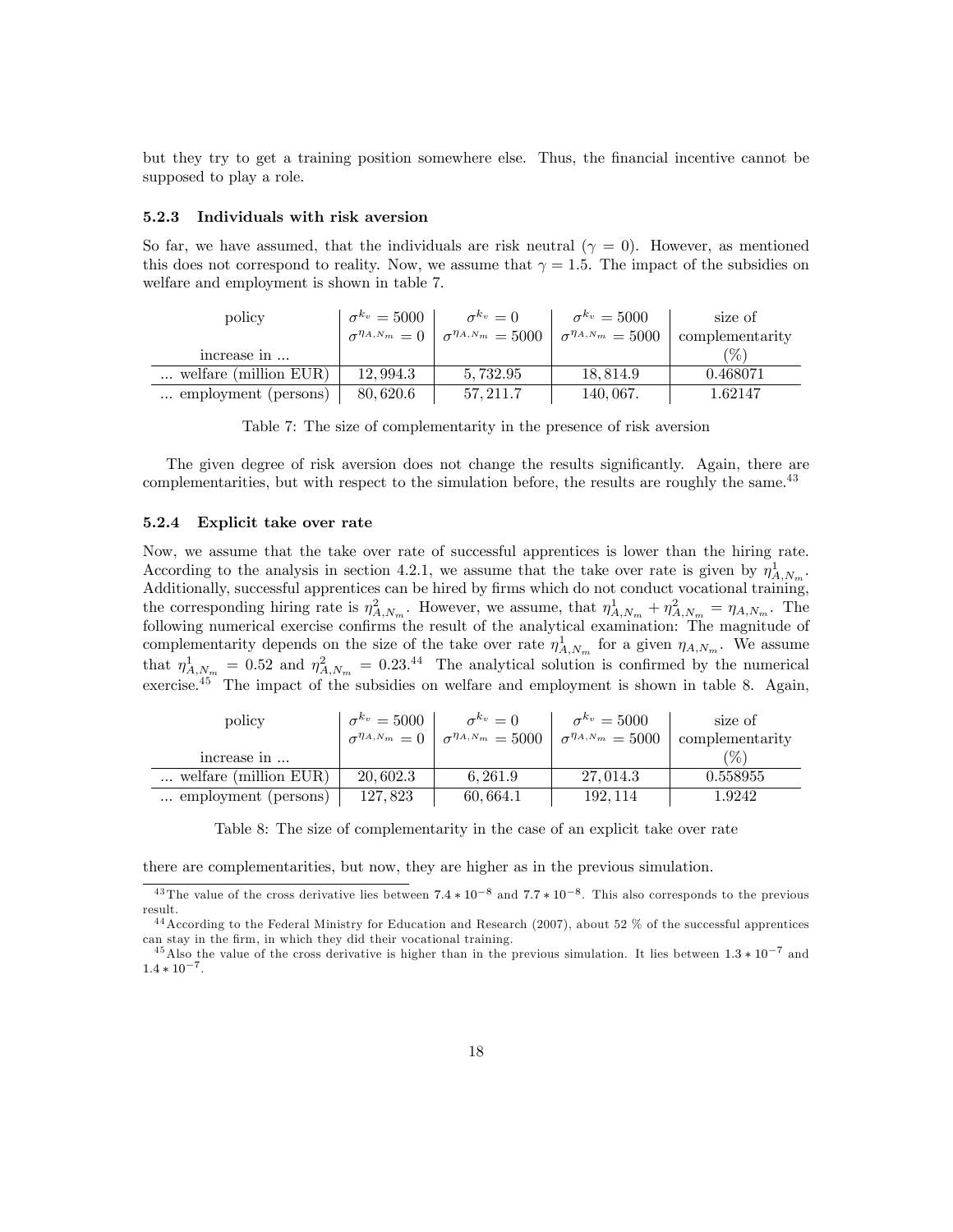#### 5.2.5 Impact of taxes

In contrast to the analysis so far, we now implement taxes. For the moment, we assume, that only the expenditures for unemployment benefits have to be financed via taxes. According to eq. (4), the tax rates are set in a way which ensures that the tax receipts of the government are equal to its expenditures for unemployment benefits. However, with respect to the government budget constraint, we ignore the presence of subsidies, so that the expenditures for subsidies do not affect the level of the tax rates. The impact of the subsidies on welfare and employment is shown in table 9. Again, there are complementarities. With respect to employment, the result is absolutely identical

| policy                         | $\sigma^{k_v} = 5000$ | $\sigma^{k_v}=0$                                             | $\sigma^{k_v} = 5000$        | size of         |
|--------------------------------|-----------------------|--------------------------------------------------------------|------------------------------|-----------------|
|                                |                       | $\sigma^{\eta_{A,N_m}} = 0$   $\sigma^{\eta_{A,N_m}} = 5000$ | $\sigma^{\eta_{A,N_m}}=5000$ | complementarity |
| increase in                    |                       |                                                              |                              | $(\%)$          |
| $\ldots$ welfare (million EUR) | 28.113.8              | 8.921.11                                                     | 37, 286.3                    | 0.678773        |
| employment (persons)           | 127,823               | 60,664.1                                                     | 192, 114                     | 1.9242          |

Table 9: The size of complementarity in the presence of taxes

to the previous result. As the introduction of taxes does not affect the producer wages and thereby the hiring rates, there is also no impact on employment. With respect to welfare, the impact of both subsidies and thus the size of complementarity are higher than in the previous simulation.<sup>46</sup> Now, the implementation of subsidies affects welfare over two channels. The first channel is the same as in the previous simulation: subsidies increase employment and reduce unemployment. Additionally, there is a second channel: a higher level of subsidies also reduces unemployment benefits compared to the initial steady state: By leading to a fall in the number of people requiring unemployment benefits and an increase in the number of people paying taxes, subsidies generate subsidy-induced revenue for the government. Consequently, the tax rates are reduced and the net wages increase. Due to the second channel, welfare increases finally more strongly than in the previous analysis.

#### 5.2.6 Impact of the government budget constraint (Policy exercise 6)

In the next step, we analyze the impact of the government budget constraint, i.e. in contrast to the previous analysis, also subsidies have to be financed by taxes. According to eq.  $(4)$ , the tax rates are now set in a way which ensures that the tax receipts of the government are equal to its total expenditures, i.e. the sum of unemployment benefits and subsidies. The impact of the subsidies on welfare and employment is shown in table 10. With respect to employment, the result

| policy                         | $\sigma^{k_v} = 5000$     | $\sigma^{k_v}=0$               | $\sigma^{k_v} = 5000$        | size of         |
|--------------------------------|---------------------------|--------------------------------|------------------------------|-----------------|
|                                | $\sigma^{\eta_{A,N_m}}=0$ | $\sigma^{\eta_{A,N_m}} = 5000$ | $\sigma^{\eta_{A,N_m}}=5000$ | complementarity |
| $increase$ $\ldots$            |                           |                                |                              | $(\%)$          |
| $\ldots$ welfare (million EUR) | 14.697.1                  | 5,930.91                       | 19, 707.3                    | $-4.46334$      |
| employment (persons)           | 127,823                   | 60,664.1                       | 192, 114                     | 1.9242          |

Table 10: The size of complementarity in the presence of the government budget constraint

is absolutely identical to the previous result for the same reason as before. But there are no longer

<sup>&</sup>lt;sup>46</sup>Also the value of the cross derivative is higher than in the previous simulation. It lies between  $2.2 * 10^{-7}$  and  $2.3 * 10^{-7}$ .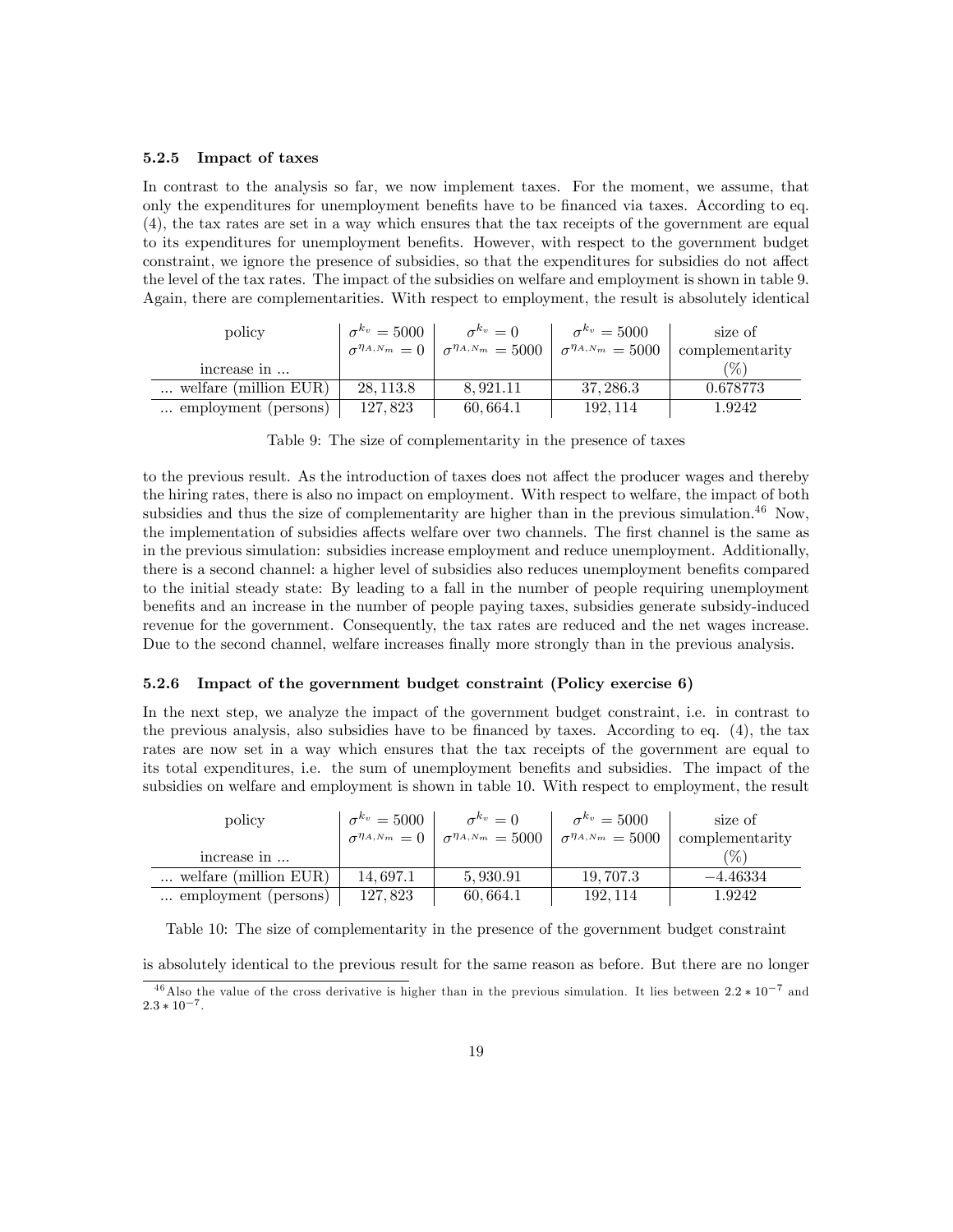complementarities with respect to welfare. In contrast to the simulation before, in the presence of the government budget constraint, the implementation of subsidies does not necessarily cause a reduction but an increase of the tax rates. This is the case if the subsidies are not self-financing. Subsidies create additional employment. By leading to a fall in the number of people requiring unemployment benefits and an increase in the number of people paying taxes, subsidies generate subsidy-induced revenue for the government. However, the revenue is not sufficient to compensate the additional expenditures caused by the subsidies. In the given framework, hiring subsidies are almost self-financing whereas training subsidies are not self-financing. Consequently, the tax rates have to be increased in order to ensure that the receipts are equal to the expenditures.

The analysis of the necessary increases of the tax rates reveals a new type of complementarity. The necessary increase of the tax rates given that both subsidies are implemented simultaneously is higher than the sum of the necessary increases given that both subsidies are implemented separately. With respect to welfare this type of complementarity overcompensates the positive type of complementarity illustrated in the previous simulation, so that there is no complementarity with respect to welfare.

# 6 Conclusion

In many European countries, high unemployment is one of the biggest economic problems, especially, for the low-skilled people. In particular in Germany, the unemployment rates are relatively high. However, in Germany, the unemployment rate of the youth relative to those of the unemployment of the prime-age people (25 - 54 years) is the lowest in the OECD. The fact is often explained by the German dual system of vocational training. However, with respect to the vocational training, the situation has decreased in recent years. There has been an increasing gap between the declining demand for apprentices by firms and the supply of students wishing to enter the apprenticeship. Therefore it is often argued that the financial burden of firms providing vocational training should be reduced. A second problem for young people is the transition from vocational training to work. A significant fraction of apprentices who have successfully finished vocational training becomes unemployed.

In our model, we analyze the effects of subsidies which are expected to reduce the problems. Training subsidies are paid to employers in order to increase their incentive to provide vocational training. Hiring subsidies are meant to increase the transition from apprenticeship to work. They are provided for a limited period of time, in which they drive a wedge between the income, the worker receives, and the labor costs the employer is confronted with. For a certain labor income, the producer wage is reduced in the presence of an employment voucher and thus the hiring incentives are increased.

Our analysis tackles these issues by presenting a macro model of the labor market that allows us to identify and qualify each effect being associated with the subsidies. To make our analysis expressly relevant to the decisions that policy makers commonly face in practice, we do not follow the mainstream practice of deriving policies as first-best responses to labor market failures. Instead, the model takes a variety of common labor market imperfections as given.

In our simulations, we investigate whether there are complementarities between training subsidies and hiring subsidies. The simulation shows that for a reasonable parameter constellation there are complementarities. However, in the presence of the government budget constraint this is - with respect to welfare - no longer the case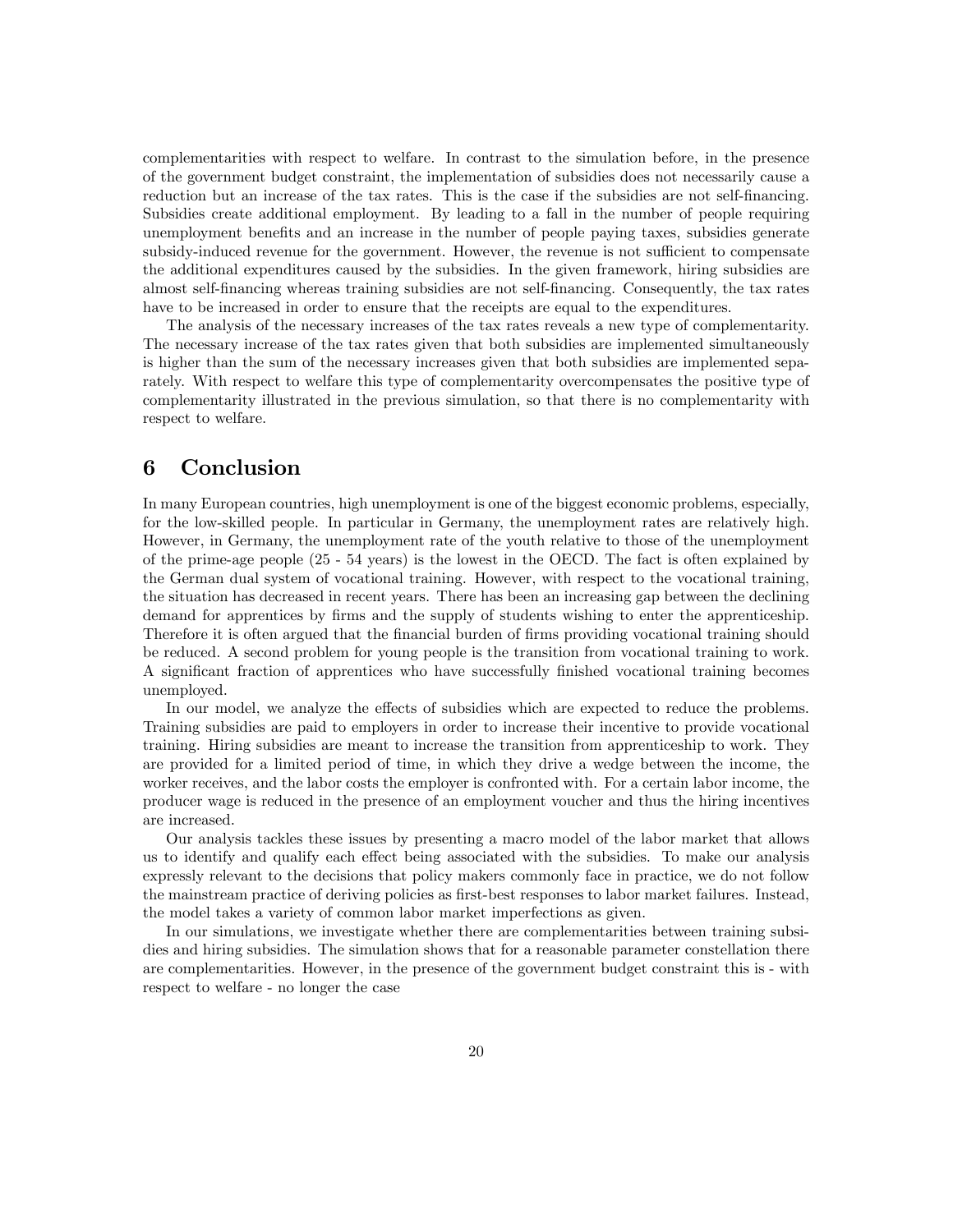# 7 References

# References

- [1] Acemoglu, Daron and Pischke, Jörn-Steffen (1999). The Structure of Wages and Investment in General Training. Journal of Political Economy, Vol. 107 (3), pp. 539-572.
- [2] Albrecht, James and Vroman, Susan (2002). A Matching Model with Endogenous Skill Requirements. International Economic Review. Vol. 43 (1), pp 283-305.
- [3] Becker, Gary S. (1964). Human Capital: A Theoretical and Empirical Analysis with Special Reference to Education. New York, Columbia University Press.
- [4] Beicht, Ursula and Walden, Günter (2002). Wirtschaftlichere Durchführung der Berufsausbildung - Untersuchungsergebnisse zu den Ausbildungskosten der Betriebe, Berufsbildung in Wissenschaft und Praxis, issue 6, pp. 38 - 43, http://www.kibb.de/cps/documents/kibb/pdf/BWP-2002-H6-38ff.pdf
- [5] Bell, B. D., Blundell, Richard W., and John van Reenen (1999). Getting the Unemployed Back to Work: the Role of Targeted Wage Subsidies, International Tax and Public Finance, Vol. 6 (3), pp. 339-360.
- [6] Belot, Michele, and Jan C. van Ours (2001). Unemployment and Labour Market Institutions: An empirical analysis. Working Paper 2001-50, CentER, Department of Economics, Tilburg University.
- [7] Blanchard, Olivier, Peter Diamond, Robert E. Hall and Janet Yellen (1989). The Beveridge Curve, Brookings Papers on Economic Activity, Vol. 1, pp. 1-77
- [8] Boone, Jan, and Jan C. van Ours (2004). Effective Active Labor Market Policies, IZA Discussion Paper Series, No. 1335, October.
- [9] Boss, Alfred and Thomas Elendner (2003). Steuerreform und Lohnsteueraufkommen in Deutschland. Die Weltwirtschaft, issue 4, pp. 368-387.
- [10] Bovenberg, Lans A., Graaáand, Johan J., and de Mooij, Ruud A. (2000). Tax Reform and the Dutch LaborMarket: An Applied General Equilibrium Approach. Journal of Public Economics, Vol. 78 (1/2), pp. 194-214.
- [11] Brown, Alessio J. G., Christian Merkl and Dennis J. Snower (2006). Comparing the Effectiveness of Employment Subsidies. Kiel Working Paper No. 1302.
- [12] Brussig, Martin and Wojtkowski, Sascha (2006). Durchschnittliches Rentenalter steigt weiter: wachsende Differenzierung im Rentenzugangsalter seit 2003 zu beobachten. Gelsenkirchen, Düsseldorf: Inst. Arbeit und Technik, Hans-Böckler-Stiftung. Altersübergangs-Report, No. 2006-02
- [13] **Büchel, Felix** (2002), Successful apprenticeship-to-work transitions. On the long-term change in significance of the German school-leaving certificate. International Journal of Manpower, Vol. 23 (5), pp. 394-410.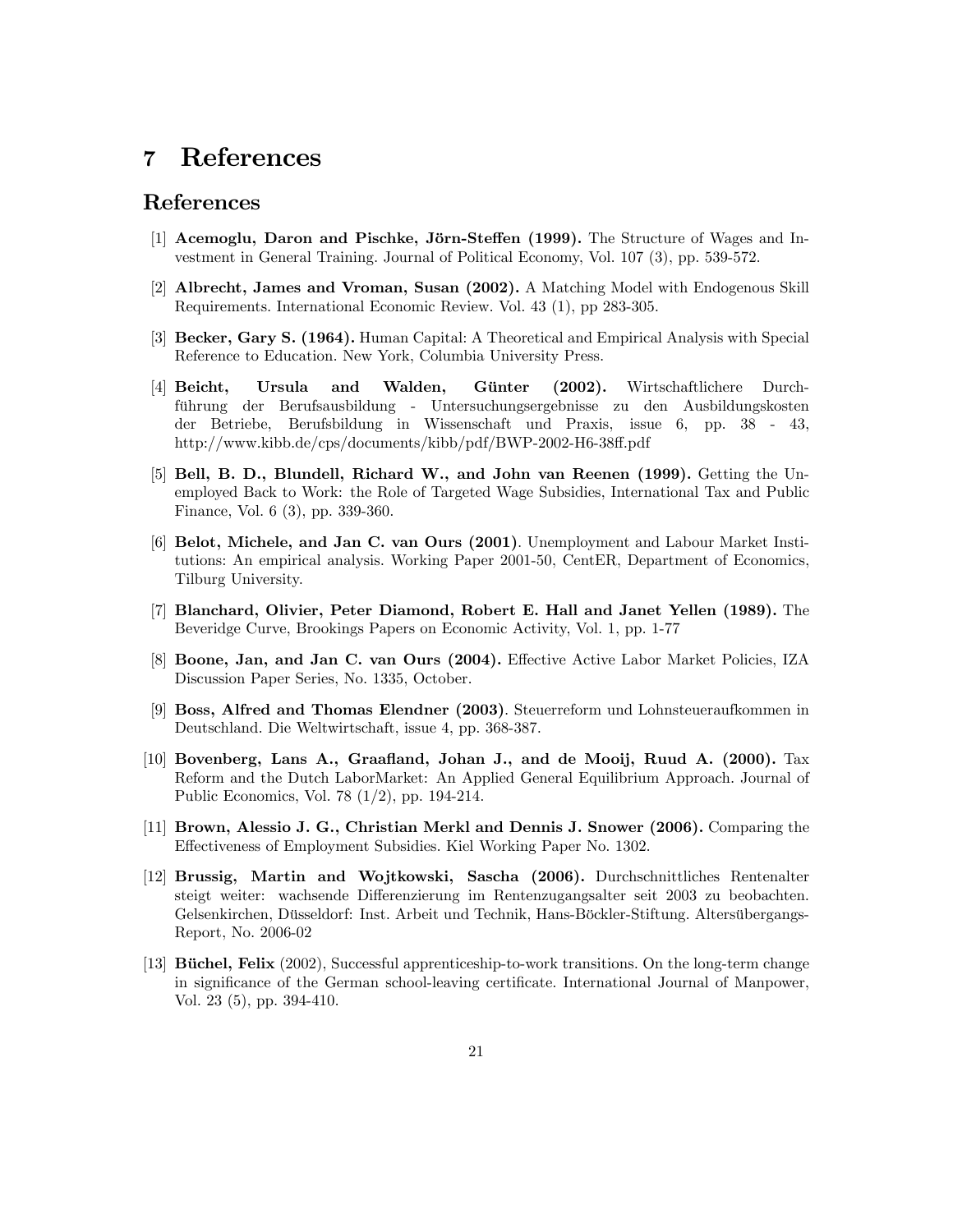- [14] Burda, Michael C. and Mark Weder (2002). Complementarities of labor market instiutions, equilibrium unemployment and the propagation of business cycles. German Economic Review, Vol. 3(1), pp. 1-24.
- [15] Buslei, Hermann and Viktor Steiner (1999). Beschäftigungseffekte von Lohnsubventionen im Niedriglohnbereich. Baden-Baden. Nomos.
- [16] Cardullo, Gabriele, and van der Linden, Bruno (2006). Employment Subsidies and Substitutable Skills: An Equilibrium Matching Approach, IZA Discussion Paper Series, No. 2073, April.
- [17] Charlot, Olivier, Decreuse, Bruno and Granier, Pierre (2005). Adaptability, productivity, and educational incentives in a matching model. European Economic Review, Vol. 49, pp. 1007 - 1032.
- [18] Chen, Yu-Fu, and Funke, Michael (2005). Non-Wage Labour Costs, Policy Uncertainty and Labour Demand - A Theoretical Assessment. The Scottish Journal of Political Economy, Vol. 52 (1), pp. 687-709.
- [19] Coe, David. T. and Dennis. J. Snower (1999). Policy Complementarities: The Case for Fundamental Labor Market Reform. IMF Staff Paper. Vol. 44 (1). Washington D.C.
- [20] Conesa, Juan C. and D. Krueger (1999). Social Security Reform with Heterogenous Agents. Review of Economic Dynamics, Vol. 2(4), pp. 757-795.
- [21] Dohmen, Dieter and Michael Hoi (2004). Bildungsaufwand in Deutschland eine erweiterte Konzeption des Bildungsbudgets. Forschungsinstitut für Bildungs- und Sozialökonomie. Köln.
- [22] Dohmen, Thomas J., Armin Falk, David Huffmann, Jürgen Schupp, Uwe Sunde and Gert Georg Wagner (2006). Individual Risk Attitudes: New Evidence From A Large, Representative Experimentally-Validated Survey. CEPR Discussion Paper Series, No. 5517. London.
- [23] Falk, Martin and Bertrand Koebel (2001). A dynamic heterogeneous labor demand model for German manufacturing. Applied Economics Vol. 33(3), pp. 339-348.
- [24] Falk, Martin and Bertrand Koebel (2002). Outsourcing, Imports and Labour Demand. Scandinavian Journal of Economics. Vol. 104(4), Pp. 567-586.
- [25] Fahr, René, and Sunde, Uwe (2004). Occupational Job Creation: Patterns and Implications, Oxford Economic Papers, Vol. 56 (3), pp. 407-435.
- [26] Fahr, René, and Sunde, Uwe (2001). Disaggregate Matching Functions, IZA Discussion Paper, No. 335, July.
- [27] Federal Labor Market Agency (2006a). Arbeitsmarkt 2005, Amtliche Nachrichten der Bundesagentur für Arbeit, Sondernummer, Nürnberg, 24. August.
- [28] Federal Labor Market Agency (2006b). Die Einnahmen und Ausgaben der Bundesagentur für Arbeit, Nürnberg. http://www.pub.arbeitsamt.de/hst/services/statistik/200512/iiia5/abrechnung/r901l.xls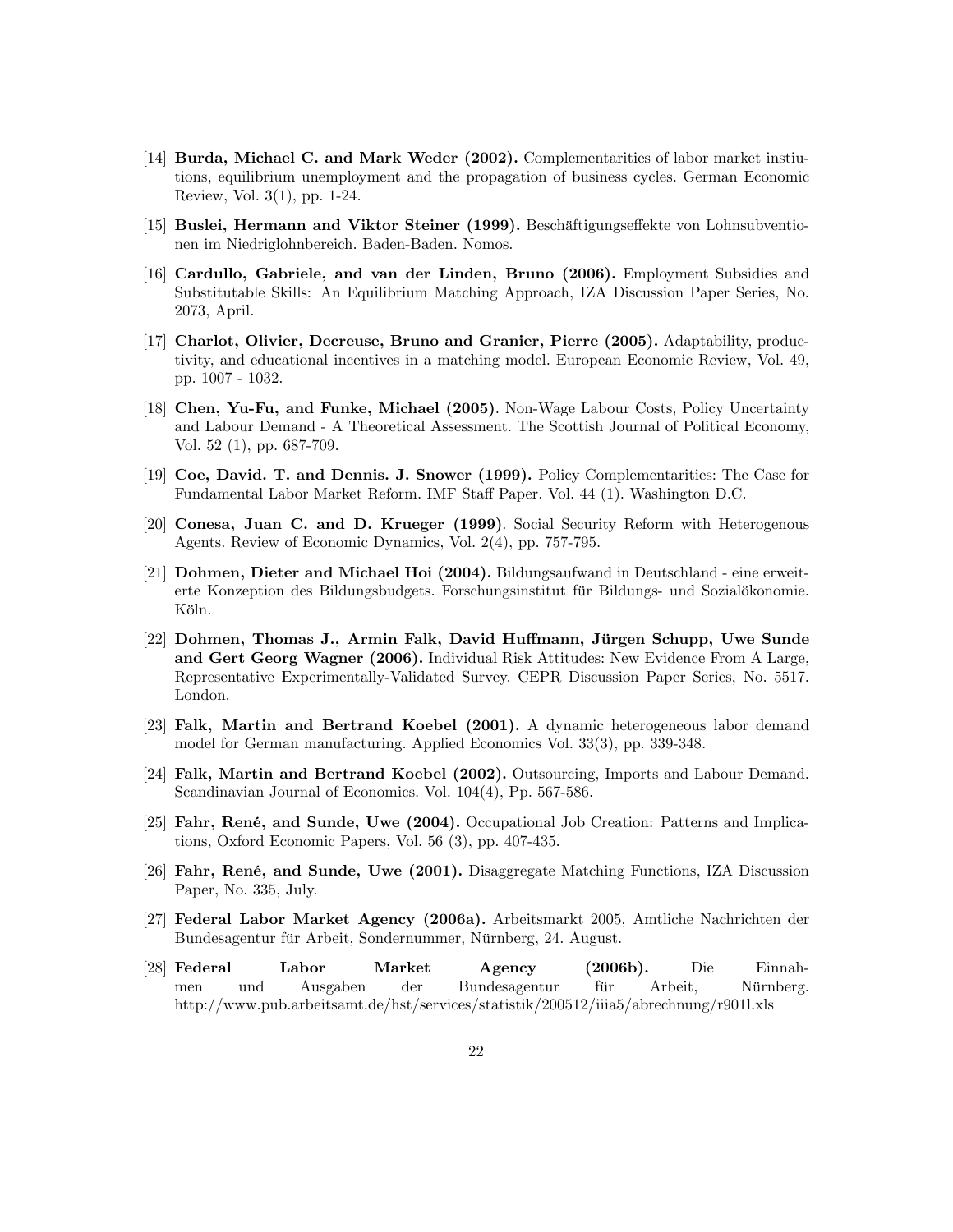- [29] **Federal Statistical Office (2006a).** Volkswirtschaftliche Gesamtrechnungen Inlandsproduktberechnung, Vierteljahresergebnisse, 4. Vierteljahr 2005. Fachserie 18 Reihe 1.2. Wiesbaden.
- [30] Federal Ministry for Education and Research (2006), Berufsausbildungsbericht 2006, Bonn, Berlin.
- [31] FitzRoy, Felix and Michael Funke (1998). Skills, Wages and Employment in East and Western Germany. Regional Studies, Vol. 32(5), pp. 459-467.
- [32] **Franz, Wolfgang and David Soskice (1995)**, "The German Apprenticeship System", in Friedrich Buttler, Wolfgang Franz, Ronald Schettkat and David Soskice (1995): Instiutional Frameworks and Labor Market Performance: Comparative Views on the U.S. and German Economies. Routledge, London.
- [33] Harhoff, Dietmar. and Thomas. J. Kane (1993). Financing Apprenticeship Training: Evidence From Germany. NBER Working Paper No. 4557, Cambridge, MA.
- [34] **Grout, Paul (1984).** Investment and wages in the absence of binding contracts. Econometrica, Vol. 52(2), pp. 325-347.
- [35] Hamermesh, Daniel (1993). Labor Demand. Princeton, New Yersey. Princeton University Press.
- [36] Kaldor, Nicholas (1936). Wage Subsidies as a Remedy for Unemployment, Journal of Political Economy. Vol. 44 (6), pp. 721-742.
- [37] Katz, Lawrence F. (1998). Wage Subsidies for the Disadvantaged, in: Freeman, Richard, and Gottschalk, Peter, Generating Jobs: How to Increase Demand for Less-Skilled Workers, pp. 21-53. Russell Sage Foundation, New York, NY.
- [38] Kessler Anke. S. and Lülfesmann, Christoph (2006). The Theory of Human Capital Revisited: on the Interaction of General and Specific Investments. The Economic Journal, Vol. 116, pp. 903-923.
- [39] Kluve, Jochen. and Schmidt, Christoph. M. (2002). Can training and employment subsidies combat European unemployment. Economic Policy, Vol. 17 (2), pp. 410-448.
- [40] Layard, Richard, Nickell, Stephen, and Jackman, Richard (1991). Unemployment: Macroeconomic Performance and the Labour Market, Oxford University Press.
- [41] Leuven, Edwin. (2005). The Economics of Private Sector Training: A Survey of the Literature. Journal of Economic Surveys, Vol. 119 (1), pp. 91-111.
- [42] L'Harridon, Oliver (2001). Complémentarités des politiques d'indemnisation, chômage d'équilibre et bien-être. Economie & prévision : No. 4, pp. 61-78.
- [43] Lindner, Axel (1998). Modeling the German system of vocational education. Labour Economics, Vol. 5, pp. 411-423.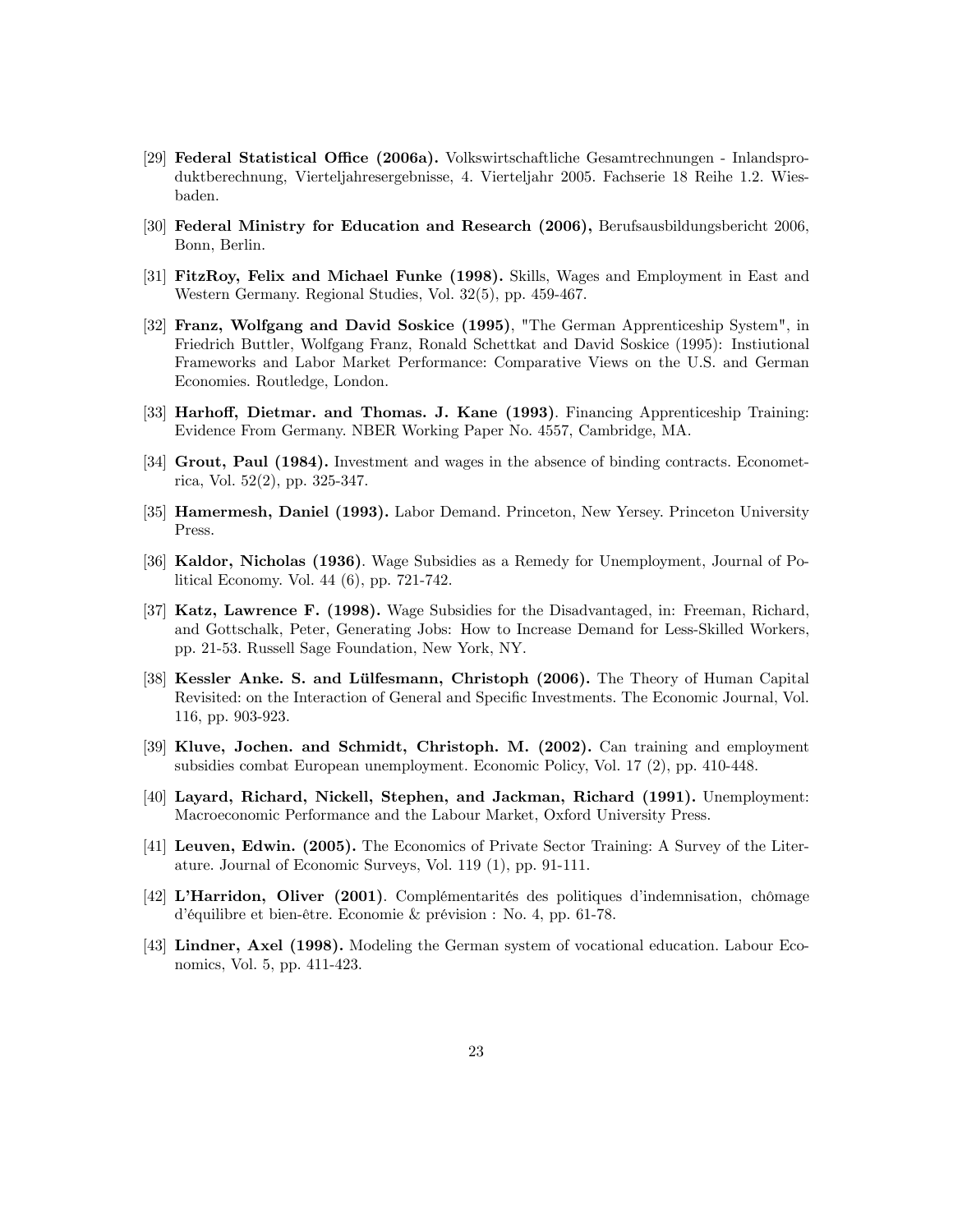- [44] Mortensen, Dale, and Pissarides, Christopher A. (2003). Taxes, Subsidies and Equilibrium Labor Market Outcomes, in: Phelps, Edmund, Designing Inclusion: Tools to Raise Low-End Pay and Employment in Private Enterprise, Cambridge University Press, pp. 44-73.
- [45] Mortensen, Dale, and Pissarides, Christopher A. (1994). Job Creation and Job Destruction in a Theory of Unemployment. Review of Economic Studies, Vol. 61 (3), pp. 397-415.
- [46] N.E.R.A. (1995). OECD Wage Subsidy Evaluation, Discussion Paper, London.
- [47] **OECD** (1999-2005). Education at a Glance. Paris.
- [48] OECD (2006a). Employment Outlook. Paris
- [49] **OECD** (2006b). Benefits and Wages: gross/net replacement rates, country specific files and tax/benefit models (latest update: March 2006). Via Internet: http://www.oecd.org/els/social/workincentives.
- [50] O'Leary, Christopher J., Decker, Paul T, and Wandner, Stephen A. (2005). Cost Effectiveness of Targeted Reemployment Bonuses. Journal of Human Resources, Vol. 40 (1), pp. 270-279.
- [51] Orszag, Michael J., and Snower, Dennis J. (2003a). Designing Employment Subsidies. Labour Economics, Vol. 10, pp.  $557-572$ .
- [52] Orszag, Michael J., and Snower, Dennis J. (2003b). Unemployment Vouchers versus Low-Wage subsidies, in: Phelps, Edmund S. (ed.), Designing Inclusion - Tools to Raise Low-end Pay and Employment in Private Enterprise, Cambridge University Press, pp. 131-160.
- [53] Orszag, Michael J., and Snower, Dennis J. (1999). The Effectiveness of Employment Vouchers: a Simple Approach. German Economic Review, Vol. 1(4), pp. 385-419.
- [54] Orszag, Michael J., and Snower, Dennis J. (1999). Youth Unemployment and Government Policy. Journal of Population Economics, Vol. 12(2), pp. 197-213.
- [55] Pierrard, Olivier (2005). Impacts of Selective Reductions in Labor Taxation.î Applied Economics Quarterly, Vol. 51 (1), pp. 49-81.
- [56] Pigou, Arthur C. (1933). The Theory of Unemployment, London: Macmillan.
- [57] Reinberg, Alexander and Hummel, Markus (2006). Zwanzig Jahre Bildungsgesamtrechnung: Entwicklungen im Bildungs- und Erwerbssystem Ost- und Westdeutschlands bis zum Jahr 2000. Beiträge zur Arbeitsmarkt- und Berufsforschung No. 306. Nürnberg. Data via Internet: http://doku.iab.de/grauepap/2006/tabellenanhang\_beitrab\_306\_Teil\_3\_Anhang\_3.pdf
- [58] Rodepeter, Ralf (1999). Konsum- und Sparentscheidungen im Lebenszyklus : Theorie, Evidenz und Simulation unter klassischen und alternativen Ans‰tzen. Mannheim. Via Internet: http://www.uni-mannheim.de/mateo/verlag/diss/rodepeter/rodepeter.pdf
- [59] Snower, Dennis J. (1994). Converting Unemployment Benefits into Employment Subsidies, American Economic Review, Papers and Proceedings, Vol. 84 (2), pp. 65-70.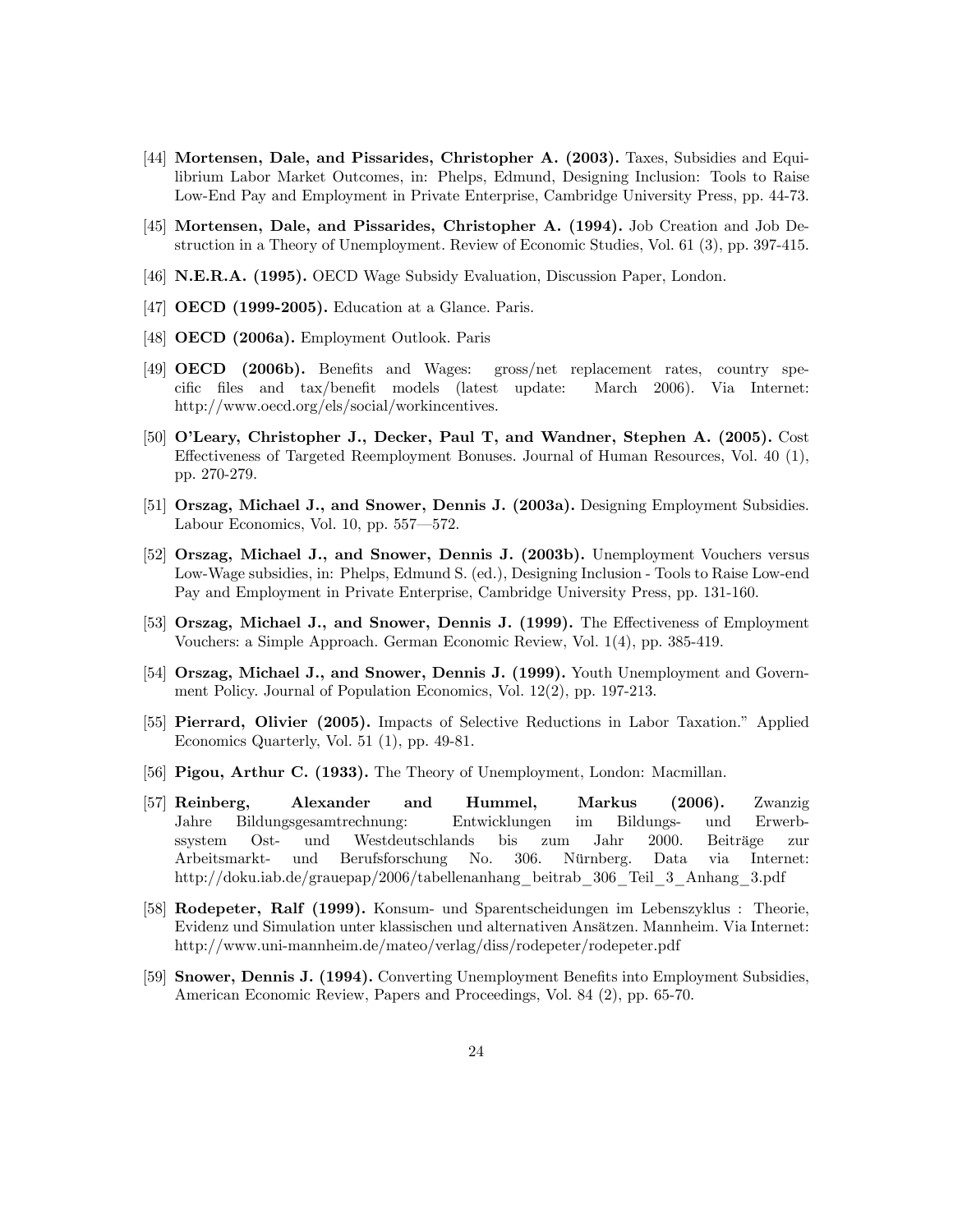- [60] Steiner, Viktor and Ralf-Henning Peters (2000). Employment Effects of Work Sharing - An econometric analysis for West Germany. ZEW Discussion Paper 00-20. Zentrum für Europ‰ische Wirtschaftsforschung, Mannheim.
- [61] Statistisches Bundesamt (2006a). Bildung und Kultur Beruáiche Bildung. Fachserie 11 Reihe 3. Wiesbaden.
- [62] van der Linden, Bruno (2003). Unemployment Insurance and Training in an Equilibrium Matching Model with Heterogenous Agents. Fonds National de la Recherche Scientifique and Institut de Recherches Economiques et Sociales.
- [63] Vereshchagina, Galina (2002). Unemployment, Firm Dynamics, and Targeted Employment Subsidies, CERGE-EI, Discussion Paper, July.
- [64] Warren, Ronald. S. (1996). Returns to Scale in a Matching Model of the Labor Market. Economic Letters. Vol. 50 (1), pp. 135-142.
- [65] Wilke, Ralf. (2005). New Estimates of the Duration and Risk of Unemployment for West Germany. ZEW Discussion Paper 04-26, ZEW, Mannheim
- [66] Wienert, Helmut (2006). Simulation privater Bildungserträge: Lehre bringt Traumrenditen, Wirtschaftsdienst, Vol. 87 (10), pp. 660-664.
- [67] Williamson, Oliver (1985). The Economic Institutions of Capitalism: Firms, Markets, Relational Contracting. New York. Free Press.
- [68] Woodbury, Stephen, and Spiegelman, Robert G. (1987). Bonuses to Workers and Employers to Reduce Unemployment: Randomized Trials in Illinois, American Economic Review, Vol. 77 (4), pp. 513- 530.
- [69] Wˆflmann, Ludger (2004), Entwicklung betrieblicher Kosten und Nutzen der Berufsausbildung - Einige Anmerkungen zu den Ursachen des Ausbildungsplatzmangels. Ifo-Schnelldienst, Vol. 57(6), pp. 21-24.
- [70] Wößmann, Ludger (2006), Efficiency and Equity of European Education and Training Policies. CESIFO Working Paper No. 1779. Munich.

# Appendix

# A1 Firm's Incentive to engage in General Vocational Training

When answering the question why firms have - in contrast to the initial theory - an interest to pay for general education, two aspect are noteworthy with respect to the German labor market. (1.) High firing costs can create an incentive to invest in general training: Since an employer can decide not to hire an apprentice at the end of the training phase, but faces considerable costs when firing a regular employee, the Örm may be willing to subsidize apprenticeship training. Such a training may serve as an expensive employment test for which employers are willing to pay (Harhoff and Kane, 1993). (2.) Another reason for the willingness of the firm to pay for general training can lie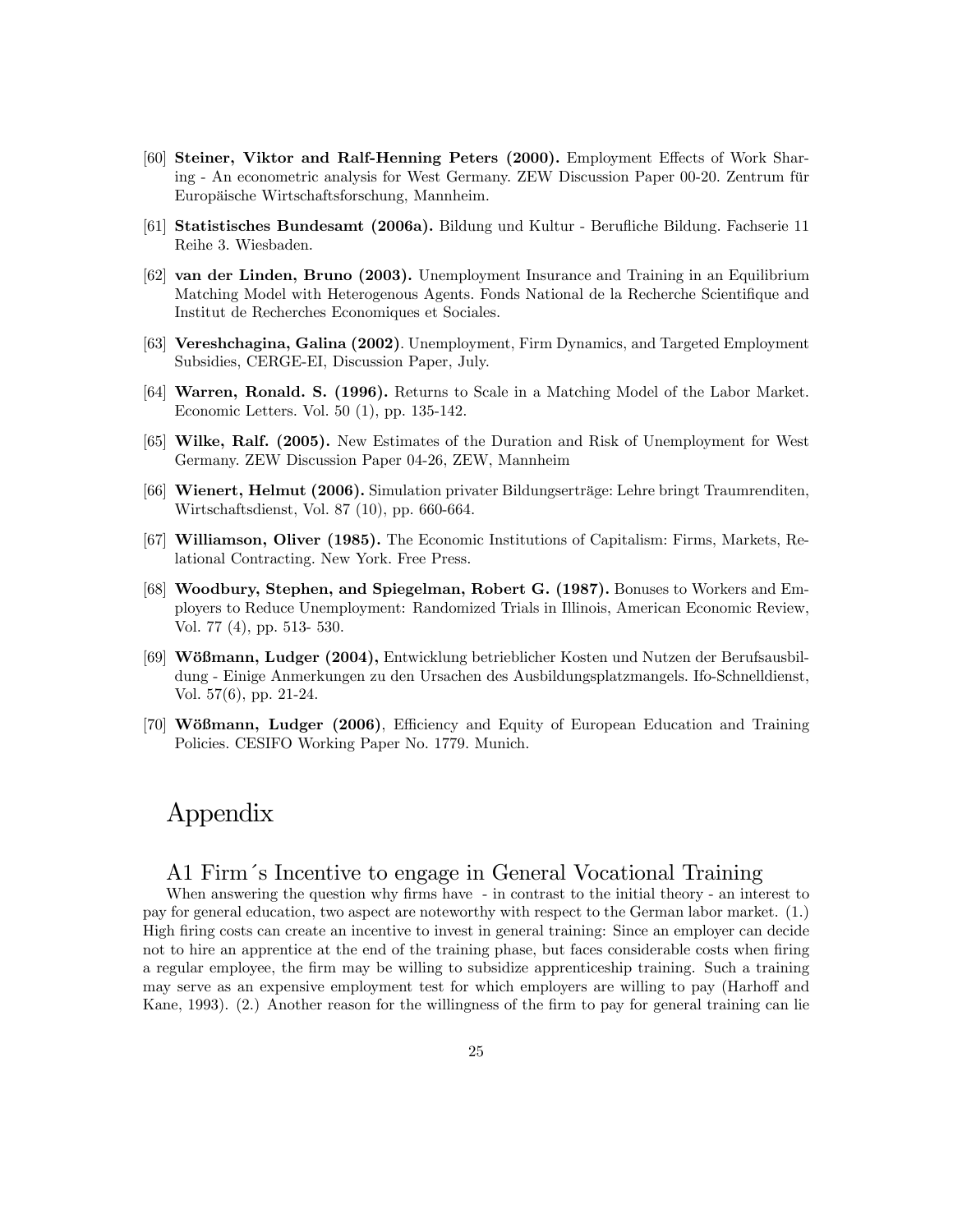in the wage structure. A compressed wage structure, caused by labor market frictions can create an incentive for the firm to invest in general training. This aspect is analyzed in detail by Acemoglu and Pischke (1999). As there is reason to believe that this is an essential aspect in Germany, the theoretical background is shown in the following: Assume that the amount of training is a continuous variable,  $\Theta$ . The product of the worker  $a(\Theta)$  and the wage  $w(\Theta)$ , are functions of the amount of training. The worker gets a wage which corresponds to the outside option  $o(\Theta)$ . Given that there are no frictions,  $w(\Theta) = o(\Theta) = a(\Theta)$ . The profit of the employer is  $\pi = a(\Theta) - w(\Theta) = 0$ . The employer has no incentive to invest in general human capital, a higher amount of human capital would cause an increase of the productivity and an increase of the wage in the same extent, thus the profit is not affected. Now, assume that there are labor market frictions (e.g. mobility costs). The outside option of the worker is  $o(\Theta) = a(\Theta) - \Delta(\Theta)$  with  $\Delta'(\Theta) > 0$ . Again, the worker gets a wage corresponding to his outside option:  $w(\Theta) = o(\Theta) = a(\Theta) - \Delta(\Theta)$ . But now, due to  $\Delta(\Theta)$ , the wage structure is compressed, which is illustrated by the fact that  $\frac{\partial w(\Theta)}{\partial \Theta}$  $\frac{w(\Theta)}{\partial \Theta} < \frac{\partial a(\Theta)}{\partial \Theta}$  $\frac{a(\Theta)}{\partial \Theta}$ . Now, the profit of the firm is given by  $\pi(\Theta) = a(\Theta) - w(\Theta) = \Delta(\Theta)$ . As the profit increases with  $\Theta$ , the firm has an interest to invest in general human capital.

So far, there was the implicit assumption that the wage can be set by the firm, thus the bargaining power,  $\mu$ , of the employee is 0. Now, we assume  $\mu > 0$ . For the moment we assume, that there are no firing costs, i.e.  $c_{\phi} = 0$ . The wage is calculated as follows:

$$
w(\Theta) = \frac{\mu}{1 - \beta + \beta \mu} a(\Theta)
$$

Thus, the profit of the firm,  $\pi$ , can be calculated as follows:

$$
\pi = a(\Theta) - w(\Theta) = a(\Theta)(1 - \frac{\mu}{1 - \beta + \beta \mu})
$$

Thus, as  $\frac{\partial a(\Theta)}{\partial \Theta}$  $\frac{a(\Theta)}{\partial \Theta} > 0$ , an increase in the amount of training,  $\Theta$ , has a positive impact on the profit of the firm. This implies that (1.)  $(1 - \frac{\mu}{1-\beta+\beta\mu}) > 0 \Leftrightarrow \mu < 1$  and (2.)  $(1 - \frac{\mu}{1-\beta+\beta\mu}) > 0 \Leftrightarrow \beta < 1$ .<br>Both conditions have to be satisfied:  $\mu < 1$  implies that the firm must be able to capture a fraction of the profit in the bargaining process. This is also one central conclusion of the analysis by Kessler and Lülfesmann (2006). They focus on the incentive complementarity between employer sponsored general and specific training. They argue that the possibility to provide specific training leads the employer to invest in general human capital. The second condition again stresses what has already been mentioned. Here,  $\beta$  is the replacement rate, but in a more general interpretation it can also be seen as the ratio of the outside option relative to the wage.  $\beta < 1$  implies that the skilled workers face a relatively worse outside option. This causes a compression of the wage structure, which is a necessary condition for the firm to invest in general training. Taking also firing costs into account (i.e.  $c_{\phi} > 0$ ), the conditions to be fulfilled is  $\frac{\mu}{1-\beta+\beta\mu-\mu c_{\phi}} < 1$ . Given that  $\mu = 0.245$ ,  $c_{\phi} = 0.6$  and  $\beta = 0.6825$ , this condition is satisfied!

Now, we deliver a short numerical exercise showing, that firms have an incentive to invest in general human capital, i.e. they have an financial interest to conduct vocational training. During the training phase, the firm realize a loss of training:  $(7730 - 8269 - 5716)\sum_{t=0}^{3-1} \delta^t (1 - \rho - \theta)^t = 17, 283.5$ EUR. Given that the apprentice will be employed (with a probability:  $0.75$   $(1 - \rho - \theta) = 0.71$ ) and generate an expected profit of  $189,568$  EUR (according to eq.  $(9)$ , the overall surplus is  $116,617$ EUR. Even for a probability  $0.52$   $(1 - \rho - \theta) = 0.49$ , the overall surplus is positive (75, 554 EUR). Thus, the firm (on average) has an incentive to engage in vocational training.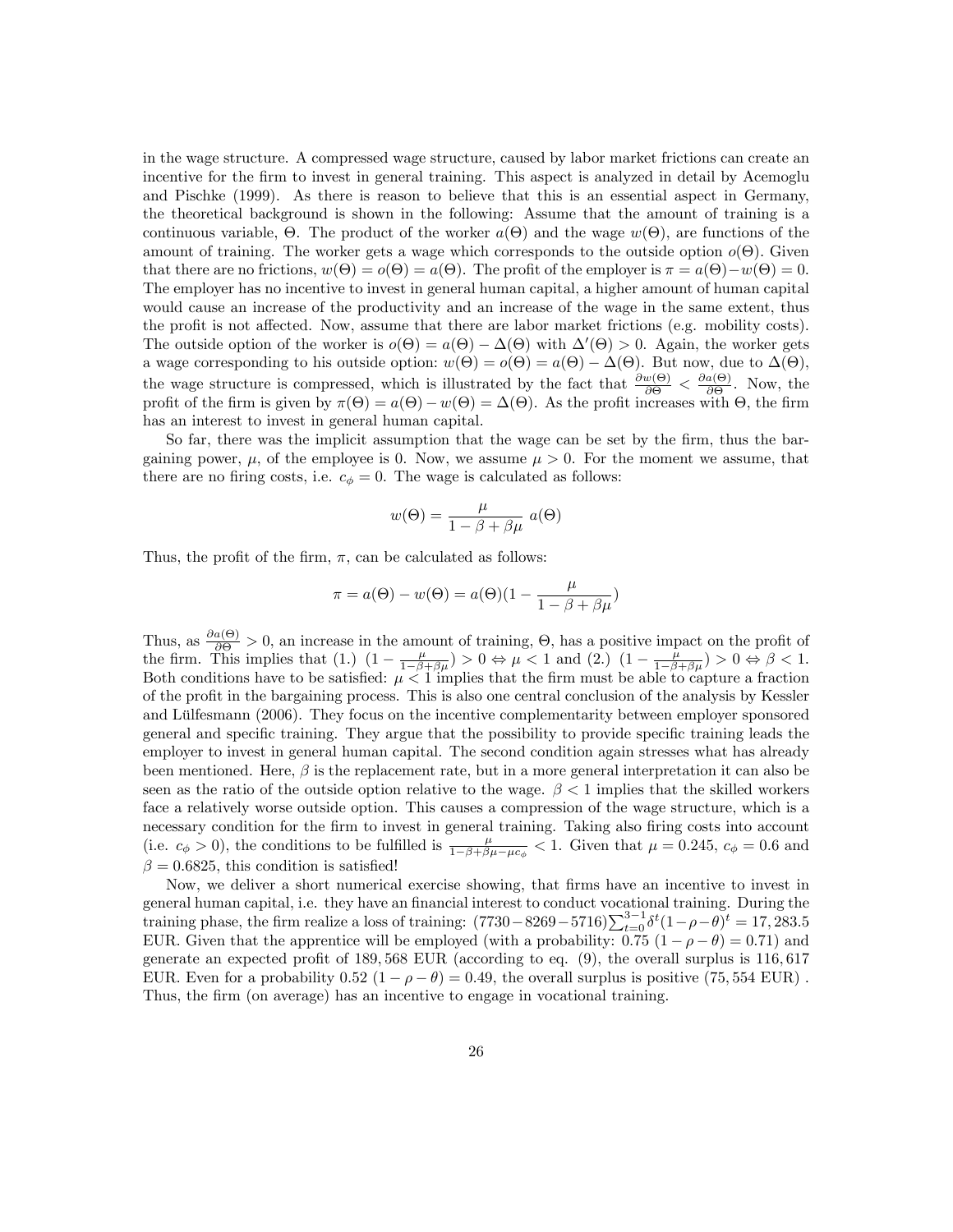However, one might argue, that a positive overall surplus is not enough because the opportunity costs have to be taken into account. In our model, the opportunity costs are 0 but - in contrast to our model - one might argue, that firm have the decision between the employment of a lowskilled employee and the training of the person. In this case, the opportunity costs are given by the expected profit generated by a low-skilled person. In our model, the corresponding profit is 22,998 EUR, which is lower, than the expected overall surplus in the case of training.

# A2 Hiring and Firing Rates

### Successful apprentice

Given, that the person has successfully finished vocational training, the expected present value of the firm's profit is calculated as follows

$$
\pi_{A,N_m,t} = -\epsilon_{\eta_{A,N_m}} + (a_m - w_m + \sigma^{\eta_{A,N_m}})
$$
\n
$$
+ \delta^1 (1 - \varphi_m - \rho)^1 (a_m - w_m) - \delta \varphi_m \varsigma_m
$$
\n
$$
+ \delta^2 (1 - \varphi_m - \rho)^2 (a_m - w_m) - \delta \varphi_m \varsigma_m \delta^1 (1 - \varphi_m - \rho)^1
$$
\n
$$
+ \delta^3 (1 - \varphi_m - \rho)^3 (a_m - w_m) - \delta \varphi_m \varsigma_m \delta^2 (1 - \varphi_m - \rho)^2
$$
\n
$$
+ ...
$$
\n(A2.1)

This can be rewritten as

$$
\pi_{A,N_m,t} = -\epsilon_{\eta_{A,N_m}} + \sigma^{\eta_{A,N_m}} + (a_m - w_m) \sum_{t=0}^{\infty} \delta^t (1 - \varphi_m - \rho)^t - \delta \varphi_m \varsigma_m \sum_{t=0}^{\infty} \delta^t (1 - \varphi_m - \rho)^t
$$
(A2.2)

The term on the right hand side can be simplified, so that the equation becomes

$$
\pi_{A,N_m,t} = -\epsilon_{\eta_{A,N_m}} + \sigma^{\eta_{A,N_m}} + \frac{a_m - w_m - \delta \varphi_m \varsigma_m}{1 - \delta(1 - \varphi_m - \rho)}
$$
(A2.3)

A successful apprentice is hired whenever:  $\pi_{A,N_m,i} > 0$ . As the person is already in the firm, there are no hiring costs. Solving for the random component  $-\epsilon_{\eta_{A,N_m}}$ , we obtain the following equation

$$
\epsilon_{\eta_{A,N_m}} < \sigma^{\eta, A,N_m} + \frac{a_m - w_m - \delta\varphi_m \varsigma_m}{1 - \delta(1 - \varphi_m - \rho)}\tag{A2.4}
$$

With respect to  $\epsilon_{\eta_{A,N_m}}$ , we assume a uniform distribution, i.e. is uniformly distributed between 0 and  $\epsilon_{\eta_{A,N_m}}^+$ . Given all this, the corresponding hiring rate can be expressed as follows

$$
\eta_{A,N_m} = \frac{\left(\sigma^{\eta_{A,N_m}} + \frac{a_m - w_m - \delta \varphi_m \varsigma_m}{1 - \delta(1 - \varphi_m - \rho_m)}\right) - 0}{\epsilon_{\eta_{A,N_m}}^+ - 0} \tag{A2.5}
$$

#### Hiring as apprentice

The expected present value of the firms s profit with respect to the hiring of a newborn as apprentice is calculated as follows

$$
\pi_{B,A,t} = -\epsilon_{\eta_{B,A}} + (a_v - w_v - k_v + \sigma^{k_v}) \sum_{i=0}^{p-1} \delta^i (1 - \rho - \theta)^i + \eta_{A,N_m} \delta^p (1 - \rho - \theta)^p \qquad (A2.6)
$$

$$
(\sigma^{\eta, A,N_m} + (a_m - w_m) \sum_{i=0}^{\infty} \delta^i (1 - \phi_m - \rho)^i - \delta \phi_m \zeta_m \sum_{i=0}^{\infty} \delta^i (1 - \phi_m)^i)
$$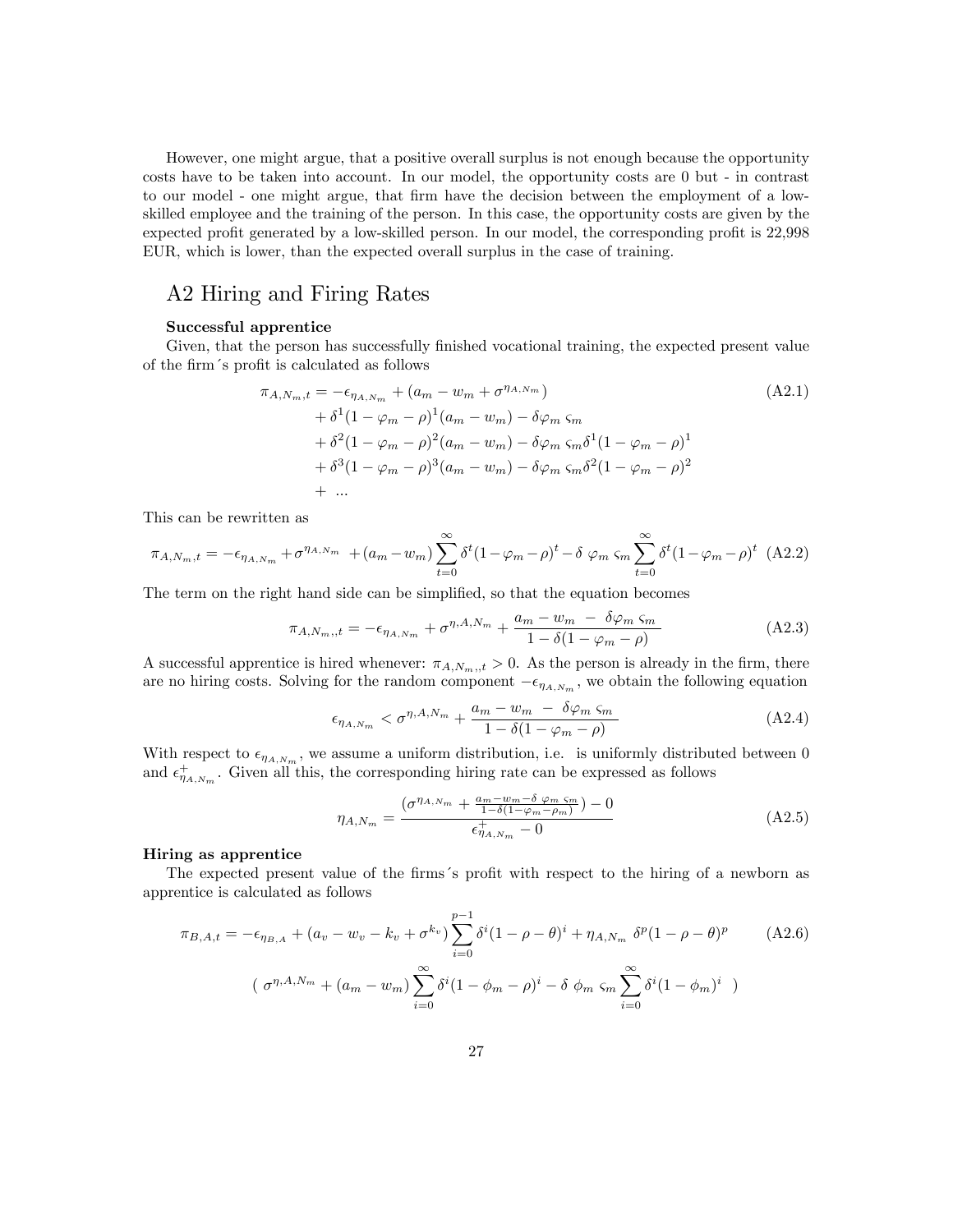The term on the right hand side can be simplified, so that the equation becomes:

$$
\pi_{B,A,t} = -\epsilon_{\eta_{B,A}} + (a_v - w_v - k_v + \sigma^{k_v}) \sum_{i=0}^{p-1} \delta^i (1 - \rho - \theta)^i + \eta_{A,N_m} \delta^p (1 - \rho - \theta)^p \qquad (A2.7)
$$

$$
[\sigma^{\eta, A,N_m} + \frac{a_m - w_m - \delta \varphi_m \varsigma_m}{1 - \delta (1 - \varphi_m - \rho)}]
$$

A person is hired as apprentice whenever:  $\pi_{B,A} > \chi_{B,A,t}$ . Solving for the random component  $-\epsilon_{\eta_{B,A}}$ , we obtain the following equation:

$$
\epsilon_{\eta_{B,A}} < -\chi_{B,A,t} + (a_v - w_v - k_v + \sigma^{k_v}) \sum_{i=0}^{p-1} \delta^i (1 - \rho - \theta)^i
$$
\n
$$
+ \delta^p (1 - \rho - \theta)^p \eta_{A,N_m} \left[ \sigma^{\eta, A,N_m} + \frac{a_m - w_m - \delta \varphi_m \varsigma_m}{1 - \delta (1 - \varphi_m - \rho)} \right]
$$
\n(A2.8)

Again, we assume a uniform distribution, i.e.  $\epsilon_{\eta_{B,A}}$  is uniformly distributed between 0 and  $\epsilon_{\eta_{B,A}}^+$ . The corresponding hiring rate can be expressed as follows

$$
\eta_{B,A} = \frac{(-\chi_{B,A,t} + (a_v - w_v - k_v + \sigma^{k_v}) \sum_{i=0}^{p-1} \delta^i (1 - \rho - \theta)^i + \delta^p (1 - \rho - \theta)^p \eta_{A,N_m} E[\pi_{A,N_m,t}]) - 0}{\epsilon_{\eta_{B,A}}^+ - 0}
$$
(A2.9)

# A3 A simple model with government budget constraint

In contrast to the main model, the following one is a 2-period model. This and some other properties allow to get an analytical solution even in the presence of the government budget constraint. The worker 's possible labor market states are illustrated in Figure  $(2)$ : training T, medium-skilled employment  $N_m$ , medium-skilled unemployment  $U_m$ , low-skilled employment in period 1 and 2,  $N_l^1$ and  $N_l^2$ , and finally low-skilled unemployment in period 1 and 2,  $U_l^1$  and  $U_l^2$ . At the end of the second period, all people die. We assume, that the number of deaths is equal to the number of newborn, so the labor force is constant. A newborn is hired with a probability  $\eta_{B,A}$  as apprentice and with a probability  $\eta_l$  as low-skilled employee. The rest remains unemployed. A trained person becomes a medium-skilled employee in the  $2^{nd}$  period with a probability  $\eta_{A,N}$ . For the sake of simplicity, we assume that low-skilled people do not change their labor market state in the  $2^{nd}$ period. Given all this, we get the following expressions for the steady state

$$
N_l^1 = \eta_l \left( N_m + U_m + N_l^2 + U_l^2 \right) \tag{A3.1}
$$

$$
U_l^1 = (1 - \eta_{B,A} - \eta_l) (N_m + U_m + N_l^2 + U_l^2)
$$
 (A3.2)

$$
N_m = \eta_{A,N} \ T \tag{A3.3}
$$

$$
U_m = (1 - \eta_{A,N}) \, T \tag{A3.4}
$$

$$
N_l^2 = N_l^1 \tag{A3.5}
$$

$$
U_l^2 = U_l^1 \tag{A3.6}
$$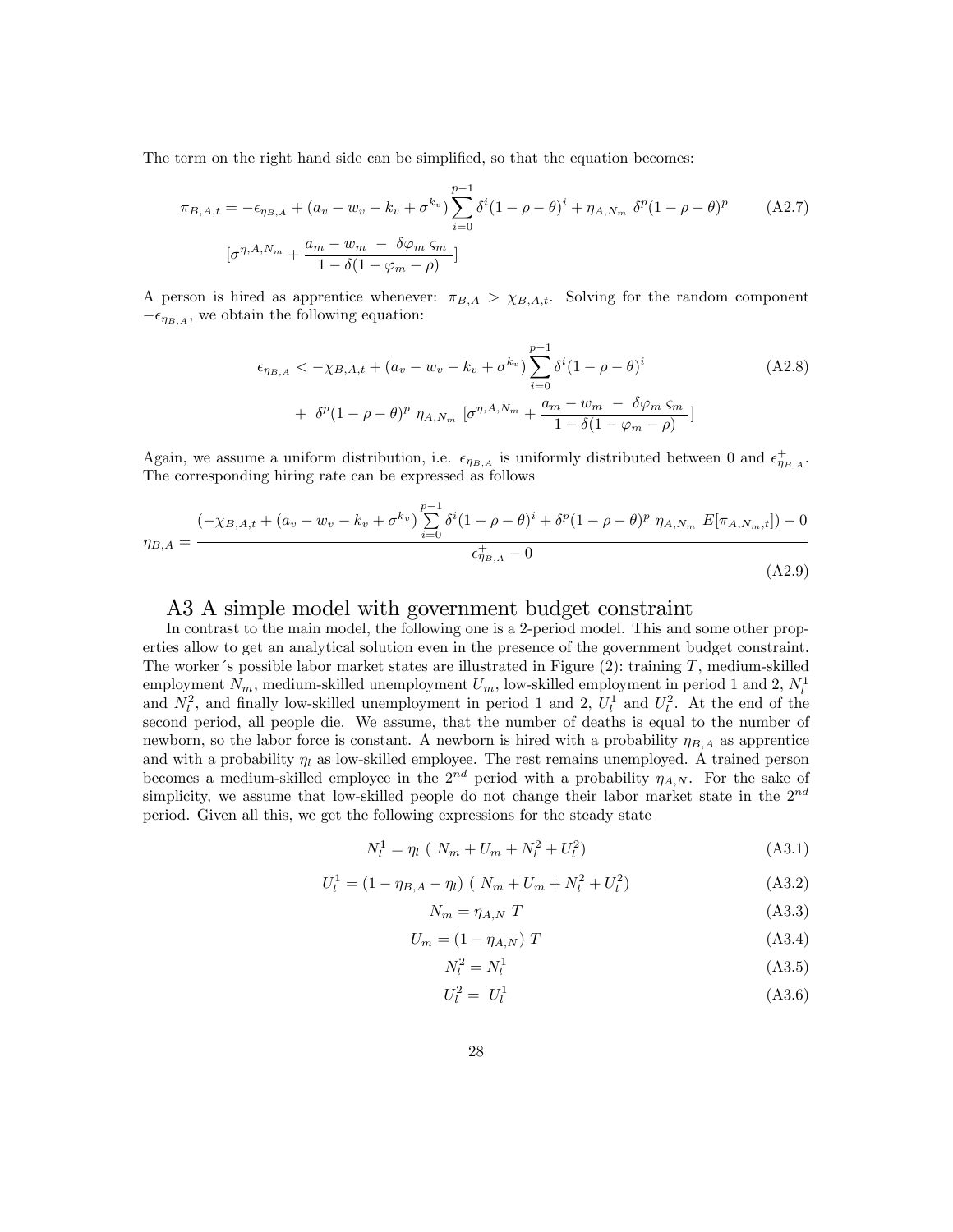

Figure 2: The dynamic structure of the simple model.

Moreover, we normalize the total labor force to 1

$$
1 = T + N_m + U_m + N_l^1 + U_l^1 + N_l^2 + U_l^2
$$
\n(A3.7)

Given these equations, we can calculate the steady state expressions for each labor market state as a function of the transition rates:  $N_m = 0.5 \eta_{A,N} \eta_{B,A}, U_m = 0.5(1 - \eta_{A,N})\eta_{B,A}, T = \frac{\eta_{B,A}}{2},$  $N_l^{1,2} = \frac{\eta_l}{2}$  and finally  $U_l^{1,2} = 0.5(1 - \eta_{B,A} - \eta_l)$ . The hiring rates  $\eta_{A,N}$  and  $\eta_{B,A}$  which are affected by the subsidies are expressed as

$$
\eta_{A,N} = \frac{a_m - w_m + \sigma^{\eta, A, N_m}}{\epsilon_{\eta_{A, N_m}}^+} \tag{A3.8}
$$

and

$$
\eta_{B,A} = \frac{a_v - w_v + \sigma^{k_v} + \eta_{A,N} (a_m - w_m + \sigma^{\eta, A, N_m})}{\epsilon_{\eta_{B,A}}^+} \tag{A3.9}
$$

where  $w_m = (a_m + \sigma^{\eta, A, N_m})\mu$  which is given by eq. (13) for  $\xi = 1, \beta = 0$  and  $c_{\phi} = 0$ . Given these expression, the labor markets states can be written as function of the subsidies. In order to determine aggregate welfare, we have to connect each labor market state with a value. In the case of training the value corresponds to the wage  $w<sub>v</sub>$  and in the case of employment, the value corresponds to the net wage  $w_i(1-t)$  with  $i = N_m, N_l^1, N_l^2$ . With respect to unemployment, we assume the absence of unemployment benefits, so that the value associated with unemployment is 0.

In the absence of the government budget constraint,  $t = 0$ , so that aggregate welfare is calculated as follows:

$$
W = T w_v + N_m w_m + (N_l^1 + N_l^2) w_l
$$
\n(A3.10)

Substituting the variables presenting the labor market stated in eq. (A3.10) by their steady state expressions gives an expression of welfare as a function of the two subsidies. Then, we can calculate the cross derivative of welfare w.r.t. to the two subsidies:

$$
\frac{\partial^2 W}{\partial \sigma^{\eta, A, N_m} \partial \sigma^{k_v}} = \frac{(1 - \mu)\mu(a_m + \sigma^{\eta, A, N_m})}{2 \epsilon_{\eta_{A, N_m}}^+ \epsilon_{\eta_{B, A}}^+}
$$
(A3.11)